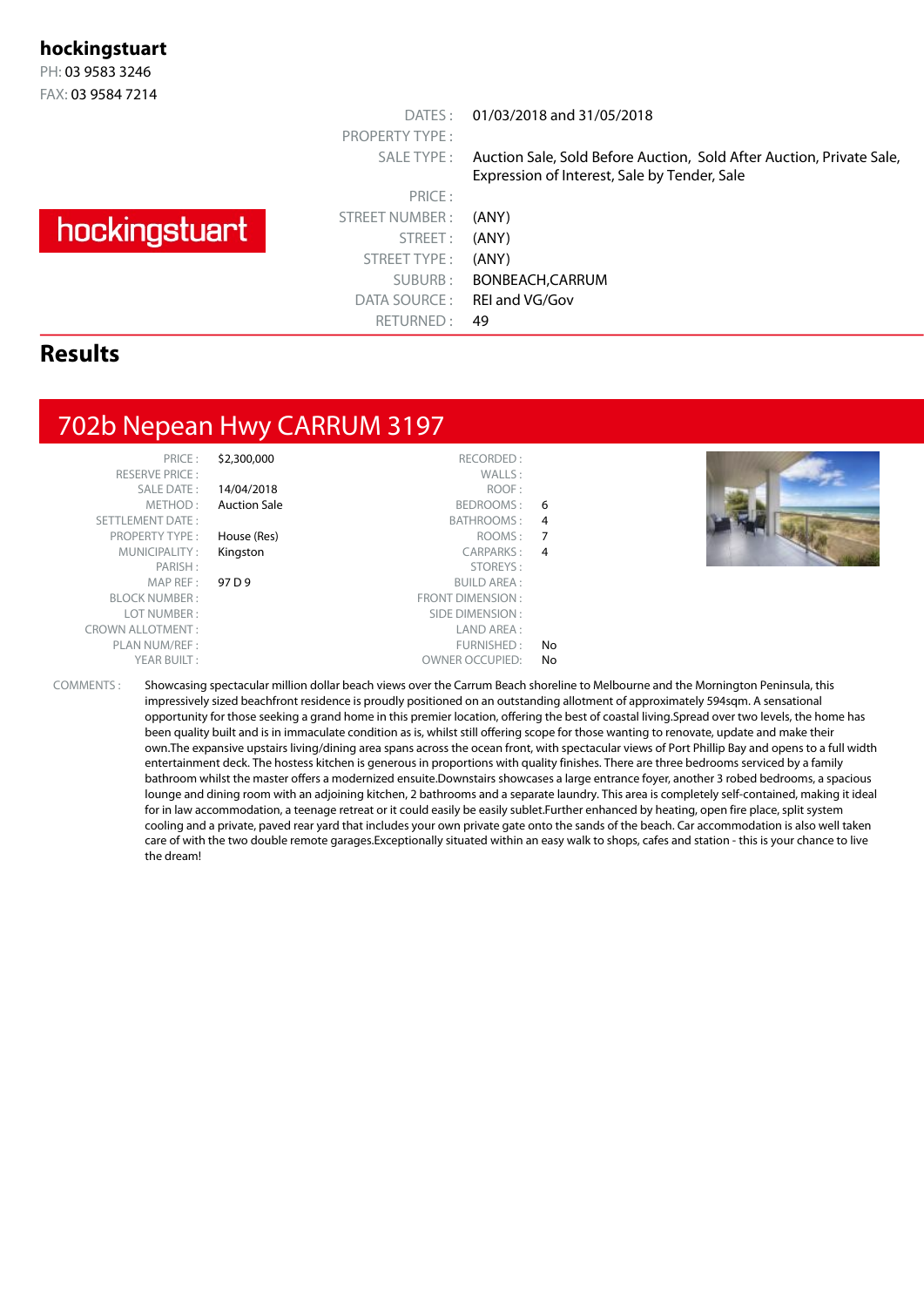#### 1/2 Harding La BONBEACH 3196

| PRICE:                  | \$2,250,000         | RECORDED:              |     |  |
|-------------------------|---------------------|------------------------|-----|--|
| <b>RESERVE PRICE:</b>   |                     | WALLS:                 |     |  |
| SALE DATE:              | 14/03/2018          | ROOF:                  |     |  |
| METHOD:                 | <b>Private Sale</b> | BEDROOMS: 4            |     |  |
| SETTLEMENT DATE:        |                     | BATHROOMS: 2           |     |  |
| <b>PROPERTY TYPE:</b>   | House               | ROOMS:                 |     |  |
| MUNICIPALITY:           | Kingston            | CARPARKS: 2            |     |  |
| PARISH:                 |                     | STOREYS:               |     |  |
| MAP REF:                |                     | <b>BUILD AREA:</b>     |     |  |
| <b>BLOCK NUMBER:</b>    |                     | FRONT DIMENSION: 0     |     |  |
| LOT NUMBER:             |                     | SIDE DIMENSION :       |     |  |
| <b>CROWN ALLOTMENT:</b> |                     | LAND AREA:             |     |  |
| PLAN NUM/REF :          |                     | FURNISHED:             | No. |  |
| YEAR BUILT:             |                     | <b>OWNER OCCUPIED:</b> | No  |  |

COMMENTS : This 48 squares ( approx ) magnificent, architecturally designed, 4 bedroom plus study with 2 living is situated on the quiet white sands of Bonbeach. Double storey with endless 180' views of the City and the Peninsular from the entertaining balcony. This property is perfect for the family that enjoys a relaxing low maintenance lifestyle with plenty of room to move. Situated in the heart of Bonbeach - 2 minute walk to the Train Station, shops and surrounded by all that Bonbeach has to offer: Patterson River, Bicentennial Park, Patterson River Golf Club, Bonbeach Kindergarten and Primary school. Other features include: \*3 large bedrooms ( incl BIW ) and family size bathroom. \*Master suite and oversized en-suite - including spa bath. \*2 separate living areas. \*1 large balcony and an entertaining covered timber deck with small garden. \*Modern kitchen with stone benches, Smeg appliances. \*Wall to wall cupboards for storage in the kitchen. \*Timber flooring throughout \*Grand entrance with study off to the side. \*Oversized windows to let in the light \*Double garage \*State of the art heating and cooling, Gas fire and A/C units downstairs. Properties this size and location are very rare and this beautiful home is sure to impress. Contact us NOW for a private inspection or more information.

#### 1 Broadway BONBEACH 3196

| PRICE:                  | \$1,557,000         | RECORDED:              |                |  |
|-------------------------|---------------------|------------------------|----------------|--|
| <b>RESERVE PRICE:</b>   |                     | WALLS:                 | Weatherboard   |  |
| SALE DATE:              | 07/04/2018          | ROOF:                  |                |  |
| METHOD:                 | <b>Auction Sale</b> | BEDROOMS:              | - 5            |  |
| SETTLEMENT DATE:        | 11/05/2018          | BATHROOMS: 3           |                |  |
| <b>PROPERTY TYPE:</b>   | House (Res)         | ROOMS:                 | - 6            |  |
| MUNICIPALITY:           | Kingston            | CARPARKS:              | $\overline{2}$ |  |
| PARISH:                 | Lyndhurst           | STOREYS:               |                |  |
| MAPREF:                 | 97 C 3              | <b>BUILD AREA:</b>     |                |  |
| <b>BLOCK NUMBER:</b>    |                     | FRONT DIMENSION:       |                |  |
| LOT NUMBER:             | $\overline{1}$      | SIDE DIMENSION :       |                |  |
| <b>CROWN ALLOTMENT:</b> |                     | LAND AREA :            | 518            |  |
| PLAN NUM/REF:           | TP103412            | FURNISHED:             | No             |  |
| YEAR BUILT:             |                     | <b>OWNER OCCUPIED:</b> | No             |  |

COMMENTS : A stunning collaboration of architectural interiors, luxurious appointments and generous proportions, this breathtakingly beautiful period home is a rare family find.Painstakingly restored, renovated and extended this engaging double storey Californian dream has loads of family flexibility. Impeccably presented and flooded with sunlight thanks to the high ceilings and expansive windows throughout, this 5-bedroom, 3-bathroom home is situated in a location offering the utmost in convenience being only minutes walk to Chelsea's main shopping complex, magnificent beach, schools and restaurants.Inside, the inviting entry leads to an open plan living area showcasing Tasmanian oak timber floors, a high-end kitchen with a luxuriously large stone island breakfast bench, 900mm wide stainless-steel oven, glass splash back and a plumbed double fridge plus there is a dedicated dining room with feature bay window.Timber bi-fold doors extend out onto a superb covered alfresco entertainment zone, complete with built in BBQ, sink, high-end patio blinds, a powder room and an outdoor shower. From here you continue out to a fabulous child friendly backyard.The master suite rests on the entry level, complimented with a full walk in robe and luxurious ensuite. There are an additional 3 spacious bedrooms - all robed and serviced by a family bathroom with floor to ceiling tiling and a European laundry.Upstairs is a generous rumpus/living room with a fitted study/home office and a fifth bedroom with an ensuite, ideal for guest accommodation or older children.Quality appointments include ducted heating, refrigerated cooling, ample car accommodation, two sheds and enormous attic storage space.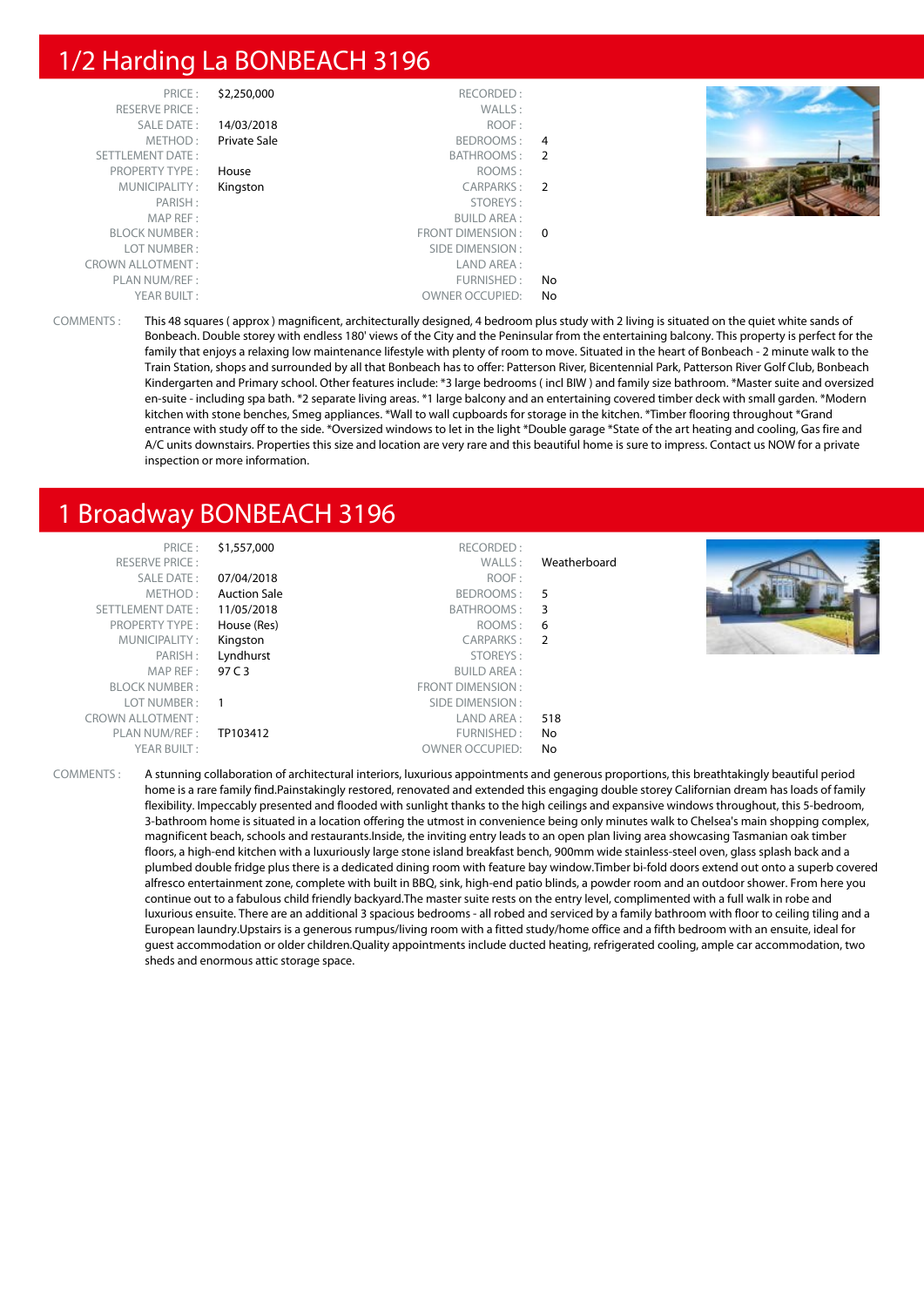#### 3a Church Rd CARRUM 3197

| PRIC F ·                |
|-------------------------|
| RFSFRVF PRICF:          |
| SAI F DATE:             |
| MFTHOD:                 |
| <b>SETTLEMENT DATE:</b> |
| <b>PROPERTY TYPE:</b>   |
| MUNICIPALITY:           |
| PARISH:                 |
| MAP RFF:                |
| <b>BI OCK NUMBER:</b>   |
| LOT NUMBER:             |
| CROWN ALLOTMENT:        |
| PI AN NUM/RFF :         |
| YFAR BUIIT :            |
|                         |

| PRICE:                  | \$1,282,000         | RECORDED:               |                |
|-------------------------|---------------------|-------------------------|----------------|
| <b>RESERVE PRICE:</b>   |                     | WALLS:                  |                |
| <b>SALE DATE:</b>       | 03/03/2018          | ROOF:                   |                |
| METHOD:                 | <b>Auction Sale</b> | BEDROOMS:               | 5              |
| <b>SETTLEMENT DATE:</b> | 04/05/2018          | <b>BATHROOMS:</b>       | $\overline{2}$ |
| <b>PROPERTY TYPE:</b>   | Townhouse (Res)     | ROOMS:                  |                |
| MUNICIPALITY:           | Kingston            | CARPARKS:               | $\mathcal{P}$  |
| PARISH:                 | Lyndhurst           | STOREYS:                |                |
| MAP REF:                | 97 E 8              | <b>BUILD AREA:</b>      |                |
| <b>BLOCK NUMBER:</b>    |                     | <b>FRONT DIMENSION:</b> |                |
| LOT NUMBER:             |                     | SIDE DIMENSION:         |                |
| <b>CROWN ALLOTMENT:</b> |                     | LAND AREA:              | 445            |
| PLAN NUM/REF:           | PS711469            | FURNISHED:              | N <sub>o</sub> |
| YEAR BUILT:             |                     | <b>OWNER OCCUPIED:</b>  | Yes            |
|                         |                     |                         |                |

COMMENTS :

#### 13/616-617 Nepean Hwy CARRUM 3197

PRICE : \$1,211,000 RECORDED : RESERVE PRICE : WALLS : SALE DATE : **16/04/2018** ROOF :<br>METHOD : **Private Sale** Research Research BEDROOMS : Private Sale **BEDROOMS** : 3 SETTLEMENT DATE :<br>PROPERTY TYPE : **Townhouse (Single)** BATHROOMS : 2 **Townhouse (Single)** ROOMS : 4 MUNICIPALITY : Kingston CARPARKS : 2 PARISH : STOREYS : MAP REF : 97 C 7 BUILD AREA : BLOCK NUMBER : THE SECOND BLOCK NUMBER : THE SECOND BLOCK NUMBER : THE SECOND BLOCK NUMBER : THE SECOND BLOCK NUMBER : THE SECOND BLOCK NUMBER : THE SECOND BLOCK NUMBER : THE SECOND BLOCK NUMBER : THE SECOND BLOCK NUMBER : LOT NUMBER : SIDE DIMENSION : CROWN ALLOTMENT :<br>PLAN NUM/REF : LAND AREA : LAND AREA : PLAN NUM/REF :  $\blacksquare$ YEAR BUILT : OWNER OCCUPIED: No



COMMENTS : It's all about lifestyle and location when you enter this light filled beachfront townhouse with spectacular bay views. With views from Arthur's Seat to Melbourne's CBD and with the sand and water at your doorstep, this kind of opportunity is rarely available.This superb property offers a large entrance hall and atrium, 3 double bedrooms, the generous master with ensuite plus a study or fourth bedroom opening out onto a paved rear courtyard that includes your own private gate to access the beach. There is a surprisingly spacious open plan living and dining area that flows out to the private balcony, a custom designed kitchen with granite benches and quality appliances, 2 remote car garages plus all the luxuries you would expect from a home of this quality.All of this perfectly located, only minutes to the station, shops and cafes.If it's a relax after work on the balcony watching the sunset you desire or an early morning walk on your own beach, then this beachfront beauty is a must see.

#### 3a Wellwood Rd BONBEACH 3196

| <b>21,ZU</b> | <b>PRIUF:</b>           |
|--------------|-------------------------|
|              | <b>RESERVE PRICE:</b>   |
| 16/04        | SALE DATE:              |
| Priva        | METHOD :                |
|              | <b>SETTLEMENT DATE:</b> |
| Hous         | PROPERTY TYPE:          |
| Kings        | MUNICIPALITY:           |
|              | PARISH:                 |
| 97 C         | MAPREF:                 |
|              | <b>BLOCK NUMBER:</b>    |
|              | LOT NUMBER:             |
|              | <b>CROWN ALLOTMENT:</b> |
|              | PLAN NUM/REF:           |
|              | YEAR BUILT:             |
|              |                         |

| 3              |
|----------------|
| $\mathcal{P}$  |
| 4              |
| $\overline{2}$ |
|                |
|                |
|                |
|                |
|                |
| No             |
| No             |
|                |



COMMENTS : Beachside living is at its absolute finest in this custom built residence with the sand and shores of magnificent Bonbeach foreshore only steps away.Quietly tucked away at the rear of two, sitting proudly on a generous allotment of approximately 348sqm, this contemporary townhouse flaunts style and luxury across its expansive open plan layout - providing an exceptional entertaining oasis for year round enjoyment.The home offers an immediately welcoming ambiance with a vast entry leading to an open plan kitchen and dining area featuring high end finishes, including stainless steel appliances, fabulous cupboard and bench space, a butler's pantry and feature parquetry floors. There is also a spacious light filled lounge room as well as a separate sun room/2nd living room opening to an expansive outdoor entertainment deck.On the upper level are the 3 bedrooms - all robed, including a master with full ensuite and private sun balcony. This level also offers a fitted study or sitting room.Notably appointed with ducted heating, split system cooling, powder room, double remote garage plus room for additional cars.Set in a highly sought after locale, within easy walk of the station, main shopping strip, cafes and restaurants.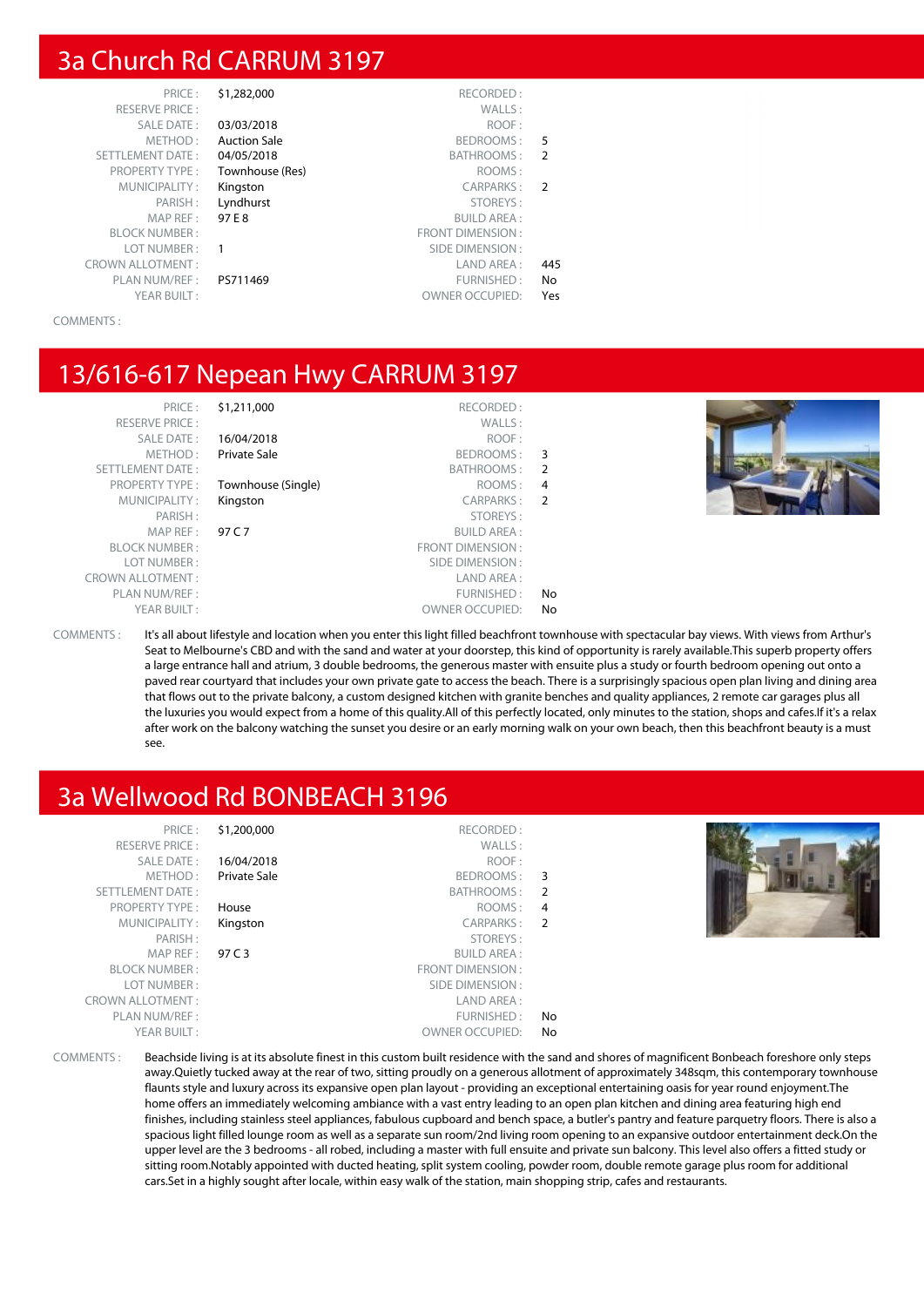#### 22 Cirrus St BONBEACH 3196

| PRICE:                  | \$1,160,000         | RECORDED:              |                |  |
|-------------------------|---------------------|------------------------|----------------|--|
| <b>RESERVE PRICE:</b>   |                     | WALLS:                 |                |  |
| SALE DATE:              | 17/03/2018          | ROOF:                  |                |  |
| METHOD:                 | <b>Auction Sale</b> | BEDROOMS:              | 4              |  |
| SETTLEMENT DATE:        |                     | BATHROOMS:             | 2              |  |
| <b>PROPERTY TYPE:</b>   | House               | ROOMS:                 |                |  |
| MUNICIPALITY:           | Kingston            | CARPARKS:              | $\overline{2}$ |  |
| PARISH:                 |                     | STOREYS:               |                |  |
| MAP REF:                | 97 D 5              | <b>BUILD AREA:</b>     |                |  |
| <b>BLOCK NUMBER:</b>    |                     | FRONT DIMENSION:       |                |  |
| LOT NUMBER:             |                     | SIDE DIMENSION:        |                |  |
| <b>CROWN ALLOTMENT:</b> |                     | LAND AREA:             |                |  |
| PLAN NUM/REF:           |                     | FURNISHED:             | No             |  |
| YEAR BUILT:             |                     | <b>OWNER OCCUPIED:</b> | No             |  |



COMMENTS : Set amongst lush tropical gardens this beautifully presented, luxurious family home offers your own slice of paradise just steps to Bonbeach Pre/Primary School and minutes to the pristine sands of Bonbeach beach. With four spacious bedrooms and multiple living zones flowing seamlessly across a fantastic floorplan there's plenty of room to grow. Boasting a stylish formal living room, huge entertainer's kitchen with long stone island bench and quality stainless steel appliances, relaxed open-plan living and dining flowing out to a divine undercover alfresco deck plus a further adjoining informal living space with sliding door garden access. Accommodation comprises of a gorgeous en-suited master retreat (WIR) plus three additional bedrooms all with built in robes and ceiling fans; serviced by a gleaming family bathroom. Features incl. zoned ducted heating, refrigerated cooling, solar panels, luxe plantation shutters, double auto garage with internal entry, plenty of storage and established landscaped gardens. Superbly located in the coveted Coast Banksia Estate, walk to golf course, river trails, shops and trains.

#### 39 Coast Banksia Dr BONBEACH 3196

| \$1,160,000         | RECORDED:              |     |                                            |
|---------------------|------------------------|-----|--------------------------------------------|
|                     | WALLS:                 |     |                                            |
| 03/03/2018          | ROOF:                  |     |                                            |
| <b>Auction Sale</b> |                        |     |                                            |
| 03/05/2018          |                        |     |                                            |
| House (Res)         | ROOMS:                 |     |                                            |
| Kingston            |                        |     |                                            |
| Lyndhurst           | STOREYS:               |     |                                            |
| 97 D 5              | <b>BUILD AREA:</b>     |     |                                            |
|                     | FRONT DIMENSION :      |     |                                            |
| 59                  | SIDE DIMENSION :       |     |                                            |
|                     | LAND AREA :            | 348 |                                            |
| PS509287            | FURNISHED:             | No  |                                            |
|                     | <b>OWNER OCCUPIED:</b> | No  |                                            |
|                     |                        |     | BEDROOMS: 3<br>BATHROOMS: 2<br>CARPARKS: 2 |

COMMENTS : In an utterly satisfying family bayside neighbourhood, this contemporary 27 Square (approx.) residence hides a fabulous secret. Beyond the smart facade, an exceptional home unfolds to reveal stunning entertaining spaces and light-lavished living rooms.On entrance, chic grey tiles draw your eye to the rear of the home, where the broad living and dining zone extends seamlessly to a vast entertaining deck and immaculate garden. The stone kitchen is perfectly positioned and boasts a long breakfast bar plus quality appliances and a large walk-in pantry. Forming an ideal suntrap, a separate side courtyard is a relaxed setting for afternoon drinks, while a downstairs study/sitting room is also offered.Flanking an extra Retreat, the twin front double bedrooms benefit from access to a sundrenched balcony and fitted robes - the tranquil master bedroom includes a stylish ensuite and generous walk-in robe.Including a family bathroom and separate WC, the home also offers a powder room, laundry plus double auto garage with internal access. Ducted heating, evaporative cooling, split system and large water tank wrap up the package.With pristine beaches just a stroll away, renowned primary school, golf course and parklands just around the corner and transport & shops within easy reach, inspection will impress.For all enquiries please contact Mark Kosch on 0438 693 332 Hodges Mentone.

## 20 Brixton St BONBEACH 3196

RESERVE PRICE : SETTLEMENT DATE: PROPERTY TYPE : House (Res) MUNICIPALITY : Kingston MAP REF : 97 D 4 BLOCK NUMBER : LOT NUMBER : 4 PLAN NUM/REF : PS509287

PRICE : \$1,120,000 RECORDED : SALE DATE: 10/04/2018 METHOD : Sale BEDROOMS : 3 PARISH: Lyndhurst CROWN ALLOTMENT : LAND AREA : 544 YEAR BUILT : OWNER OCCUPIED: No

|    | WALLS:                  |
|----|-------------------------|
|    | ROOF:                   |
| 3  | BEDROOMS:               |
|    | BATHROOMS:              |
|    | ROOMS:                  |
|    | <b>CARPARKS:</b>        |
|    | STOREYS:                |
|    | <b>BUILD AREA:</b>      |
|    | <b>FRONT DIMENSION:</b> |
|    | SIDE DIMENSION:         |
| 54 | I AND ARFA :            |
|    | FURNISHED:              |
| N٥ | OWNER OCCUPIED:         |

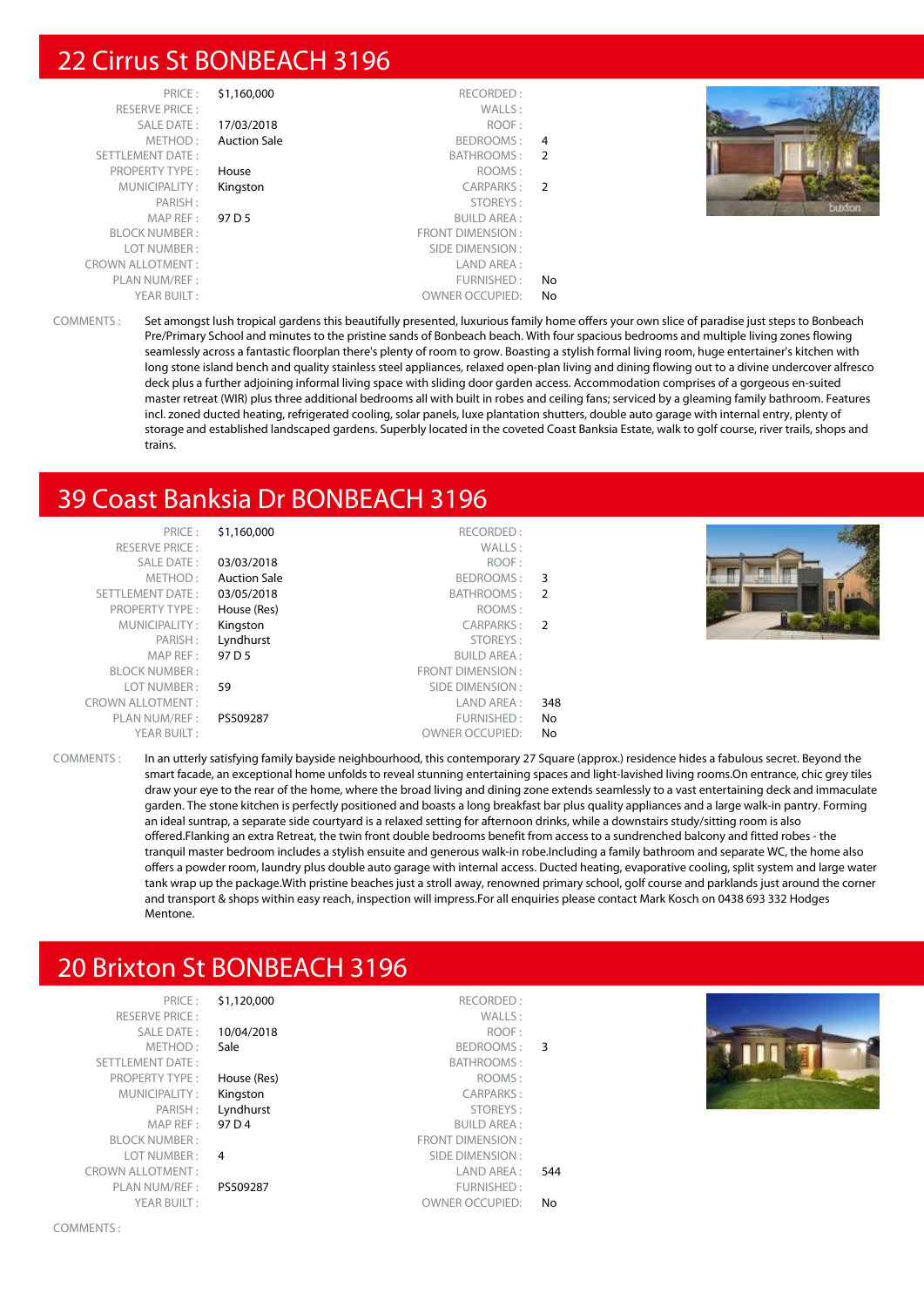#### 2/9 Stephens St CARRUM 3197

| PRICE:                  | \$1,110,000               | RECORDED:               |     |
|-------------------------|---------------------------|-------------------------|-----|
| <b>RESERVE PRICE:</b>   |                           | WALLS:                  |     |
| SALE DATE:              | 18/03/2018                | ROOF:                   |     |
| METHOD:                 | Sale                      | BEDROOMS:               | 3   |
| <b>SETTLEMENT DATE:</b> | 17/04/2018                | BATHROOMS:              |     |
| <b>PROPERTY TYPE:</b>   | Flat/Unit/Apartment (Res) | ROOMS:                  |     |
| MUNICIPALITY:           | Kingston                  | <b>CARPARKS:</b>        |     |
| PARISH:                 | Lyndhurst                 | STOREYS:                |     |
| MAP REF:                | 97 C 7                    | <b>BUILD AREA:</b>      |     |
| <b>BLOCK NUMBER:</b>    |                           | <b>FRONT DIMENSION:</b> |     |
| LOT NUMBER:             | $\mathcal{P}$             | SIDE DIMENSION:         |     |
| <b>CROWN ALLOTMENT:</b> |                           | LAND AREA:              |     |
| PLAN NUM/REF :          | PS335615                  | FURNISHED:              |     |
| YEAR BUILT:             |                           | <b>OWNER OCCUPIED:</b>  | Yes |
|                         |                           |                         |     |

COMMENTS :

#### 23 Westley St CARRUM 3197

PRICE : \$1,101,000 RECORDED : RESERVE PRICE : WALLS : SALE DATE : **28/04/2018** ROOF :<br>METHOD : **Auction Sale** METHOD : **Auction Sale** Auction Sale **BEDROOMS** : 3 SETTLEMENT DATE : BATHROOMS : 2 PROPERTY TYPE : **House (Res)** ROOMS : MUNICIPALITY : Kingston CARPARKS : 3 PARISH : STOREYS : MAP REF : 97 F 6 BUILD AREA : BLOCK NUMBER : FRONT DIMENSION : LOT NUMBER : SIDE DIMENSION : CROWN ALLOTMENT :<br>PLAN NUM/REF : LAND AREA : LAND AREA : PLAN NUM/REF :  $\blacksquare$ YEAR BUILT : OWNER OCCUPIED: No



COMMENTS : Superbly positioned riverside, this exquisite 3-bedroom, 2-bathroom residence blending classic cottage charm with contemporary comfort is ready for modern family life! Step inside to a spacious front living room, light-filled study and main en-suited bedroom with walk in dressing room. To the rear enjoy the large modern kitchen with Caesarstone benchtops, quality Blanco and Miele s/steel appliances and big pantry/appliance cupboard. Expansive open-plan living/dining with cosy HeatnGlo gas log fire extends out to a fabulous undercover deck for relaxed outdoor entertaining; complete with built in BBQ, wired in speakers, wood fire, tranquil water feature, established tropical gardens and lush lawn. Tucked away are two further great-sized bedrooms (BIRs, 1-garden access) serviced by an immaculate central spa bathroom. Featuring original timber floors, euro laundry, ducted heating, evaporative cooling, great storage, huge workshop, double carport plus SLUG. Location perfect in a quiet street, stroll the river trails to Carrum Village, train and the beach. Walk to schools, reserves plus easy M3/M11 Fwy access.

#### 1 York St BONBEACH 3196

| PRICE:<br><b>RESERVE PRICE:</b><br>SALE DATE:<br>METHOD:<br>SETTLEMENT DATE:<br><b>PROPERTY TYPE:</b><br>MUNICIPALITY:<br>PARISH:<br>MAP REF :<br><b>BLOCK NUMBER:</b><br>LOT NUMBER:<br><b>CROWN ALLOTMENT:</b><br>PLAN NUM/REF :<br>YEAR BUILT: | \$1,075,000<br>18/05/2018<br><b>Auction Sale</b><br>House (Res)<br>Kingston<br>97 C 4 | RECORDED:<br>WALLS:<br>ROOF:<br>BEDROOMS:<br>BATHROOMS:<br>ROOMS:<br>CARPARKS: 2<br>STOREYS:<br><b>BUILD AREA:</b><br>FRONT DIMENSION:<br>SIDE DIMENSION :<br>LAND AREA :<br>FURNISHED:<br><b>OWNER OCCUPIED:</b> | 4<br>$\overline{2}$<br>No<br>No | buxton |
|---------------------------------------------------------------------------------------------------------------------------------------------------------------------------------------------------------------------------------------------------|---------------------------------------------------------------------------------------|-------------------------------------------------------------------------------------------------------------------------------------------------------------------------------------------------------------------|---------------------------------|--------|
|---------------------------------------------------------------------------------------------------------------------------------------------------------------------------------------------------------------------------------------------------|---------------------------------------------------------------------------------------|-------------------------------------------------------------------------------------------------------------------------------------------------------------------------------------------------------------------|---------------------------------|--------|

COMMENTS : Merely 200m to the bay and just footsteps to the station, this beautifully refreshed 4-bedroom home has everything families could need and more. Boasting warm and welcoming interior spaces along with a fabulous outdoor area complete with sparkling solar heated pool, this really is relaxed family living at its finest. Private and secure behind auto gates, the smartly rendered home opens to reveal a light-filled living and dining room looking out to the pool and multi-seasonal alfresco deck. Showcasing brand new Bosch appliances, the entertainers' kitchen is the ideal spot to whip up a storm for loved ones and is perfectly positioned for both indoor/outdoor catering. All four bedrooms are of exceptionally generous proportions - they each benefit from fitted built-in storage including the tranquil master which features a large walk-in robe and also includes a bright ensuite. A spacious second living area will appeal to families of all ages whilst concluding an utterly appealing offering are ducted heating, evaporative cooling, split system heating/cooling, family bathroom and laundry with easy outdoor access. Close to shops and transport, the home is also within easy reach of both Bonbeach & Chelsea primary schools and Patterson River Country Club.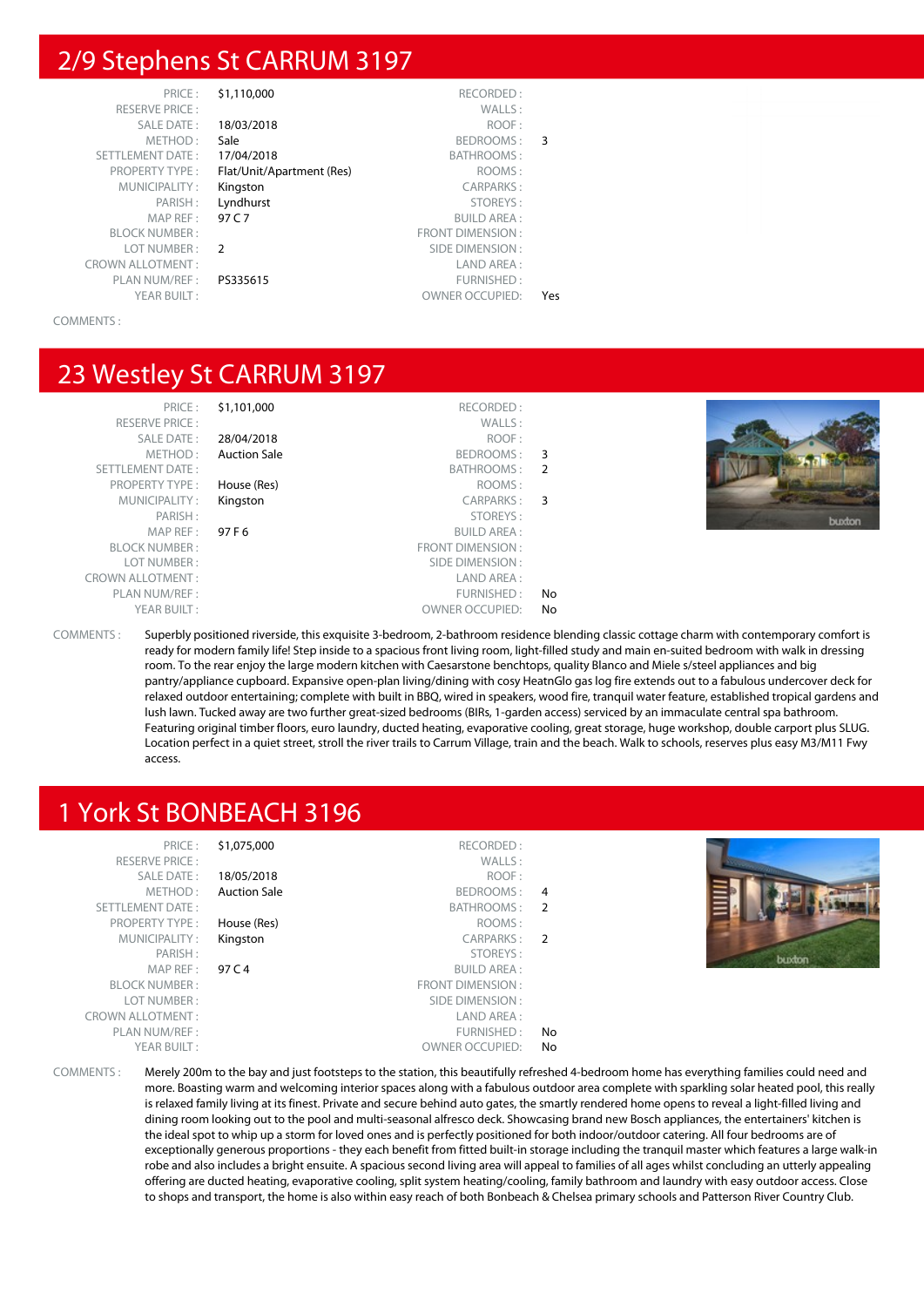#### 22 Whatley St CARRUM 3197

| PRICE:<br><b>RESERVE PRICE:</b><br>SALE DATE: | \$1,050,000<br>19/04/2018 | RECORDED:<br>WALLS:<br>ROOF: |       |  |
|-----------------------------------------------|---------------------------|------------------------------|-------|--|
| METHOD:<br>SETTLEMENT DATE:                   | Private Sale              | BEDROOMS: 4<br>BATHROOMS: 2  |       |  |
| <b>PROPERTY TYPE:</b>                         | House                     | ROOMS:                       |       |  |
| MUNICIPALITY:                                 | Kingston                  | CARPARKS: 4                  |       |  |
| PARISH:                                       |                           | STOREYS:                     |       |  |
| MAPREF:                                       | 97 E 8                    | <b>BUILD AREA:</b>           |       |  |
| <b>BLOCK NUMBER:</b>                          |                           | <b>FRONT DIMENSION:</b>      |       |  |
| LOT NUMBER:                                   |                           | SIDE DIMENSION :             |       |  |
| <b>CROWN ALLOTMENT:</b>                       |                           | LAND AREA :                  | 1,020 |  |
| PLAN NUM/REF :                                |                           | FURNISHED:                   | No    |  |
| YEAR BUILT:                                   |                           | <b>OWNER OCCUPIED:</b>       | No    |  |

COMMENTS : Occupying a substantial allotment of 1,020m2 (approx), modern family living is truly confirmed by the contemporary spaces of this flawless single level home. Abundant natural light flows throughout its spacious 4 bedroom, 2 bathroom layout, benefitting from multiple living areas both indoor and out, formal lounge with open fireplace, spacious well-equipped kitchen, gas ducted heating, evaporative cooling, theatre room complete with projector and screen, remote 4 car garage plus separate tool room/workshop and carport plus boat/caravan storage to the front of the property. To the rear, a large covered entertaining area complete with full size pool table, kitchen with BBQ area (connected to mains gas) and Coonara wood heater creates a private oasis for entertaining amidst luxuriant easy-to manage gardens with heated in-ground pool & separate spa with additional poolside entertaining area including outdoor toilet. Ready for immediate enjoyment; alternatively explore enticing redevelopment opportunities on its expansive land dimensions (STCA), walking distance to the beach, boat ramp, train station, Carrum Life Saving Club, Patterson River and shopping precincts.For further information text Whatley to 0428 296 250

#### 67 Coast Banksia Dr BONBEACH 3196

| PRICE:                  | \$1,050,000        | RECORDED:              |          |  |
|-------------------------|--------------------|------------------------|----------|--|
| <b>RESERVE PRICE:</b>   |                    | WALLS:                 |          |  |
| SALE DATE:              | 14/05/2018         | ROOF:                  |          |  |
| METHOD:                 | Private Sale       | BEDROOMS:              | - 3      |  |
| <b>SETTLEMENT DATE:</b> |                    | BATHROOMS:             | -2       |  |
| <b>PROPERTY TYPE:</b>   | Townhouse (Single) | ROOMS:                 |          |  |
| MUNICIPALITY:           | Kingston           | CARPARKS:              | - 2      |  |
| PARISH:                 |                    | STOREYS:               |          |  |
| MAP REF:                | 97 D 5             | <b>BUILD AREA:</b>     |          |  |
| <b>BLOCK NUMBER:</b>    |                    | FRONT DIMENSION :      | $\Omega$ |  |
| LOT NUMBER:             |                    | SIDE DIMENSION :       |          |  |
| <b>CROWN ALLOTMENT:</b> |                    | LAND AREA :            | 335      |  |
| PLAN NUM/REF:           |                    | FURNISHED:             | No       |  |
| YEAR BUILT:             |                    | <b>OWNER OCCUPIED:</b> | No       |  |
|                         |                    |                        |          |  |



COMMENTS : PRIVATE SALE AND AVAILABLE IMMEDIATELY. This immaculate, low maintenance and stylish, large double storey home has a family focused design with 3 bedrooms, 2 bathrooms plus 3 separate living areas. Perfectly situated in the "golden pocket" of Bonbeach; adjacent to the award winning Bonbeach Primary School and walking distance to the Beach and train station. The instantly inviting interiors and exceptional location of this impressive modern home are sure to appeal, with impeccable finishes and stylish neutral tones across two levels of comfort. With an oversized master suite, 2 other bedrooms with BIR's and extra living spaces, there is plenty of room for the whole family to relax. The light filled paved and undercover outdoor space is just off the kitchen making entertaining a breeze, looking out to the tree lined yard and fresh vegetables all year round. - 3 large bedrooms, 2 bathrooms plus powder room - 3 separate living areas - Stone bench tops, stainless steel appliances and quality finishes. - Freshly polished hardwood timber floors - Double garage with extra storage room - Ducted Gas Heating, Evaporative Cooling and ducted vacuuming. - 2000Lt Water tank Within walking distance to beautiful parklands, surrounded by numerous cycling tracks and sporting grounds. Fantastic schools, beaches and local shops. Bonbeach train station only a 5 minute walk away. Be quick to secure this wonderful home. CALL US NOW for more information, a private inspection or come to one of our Open Homes.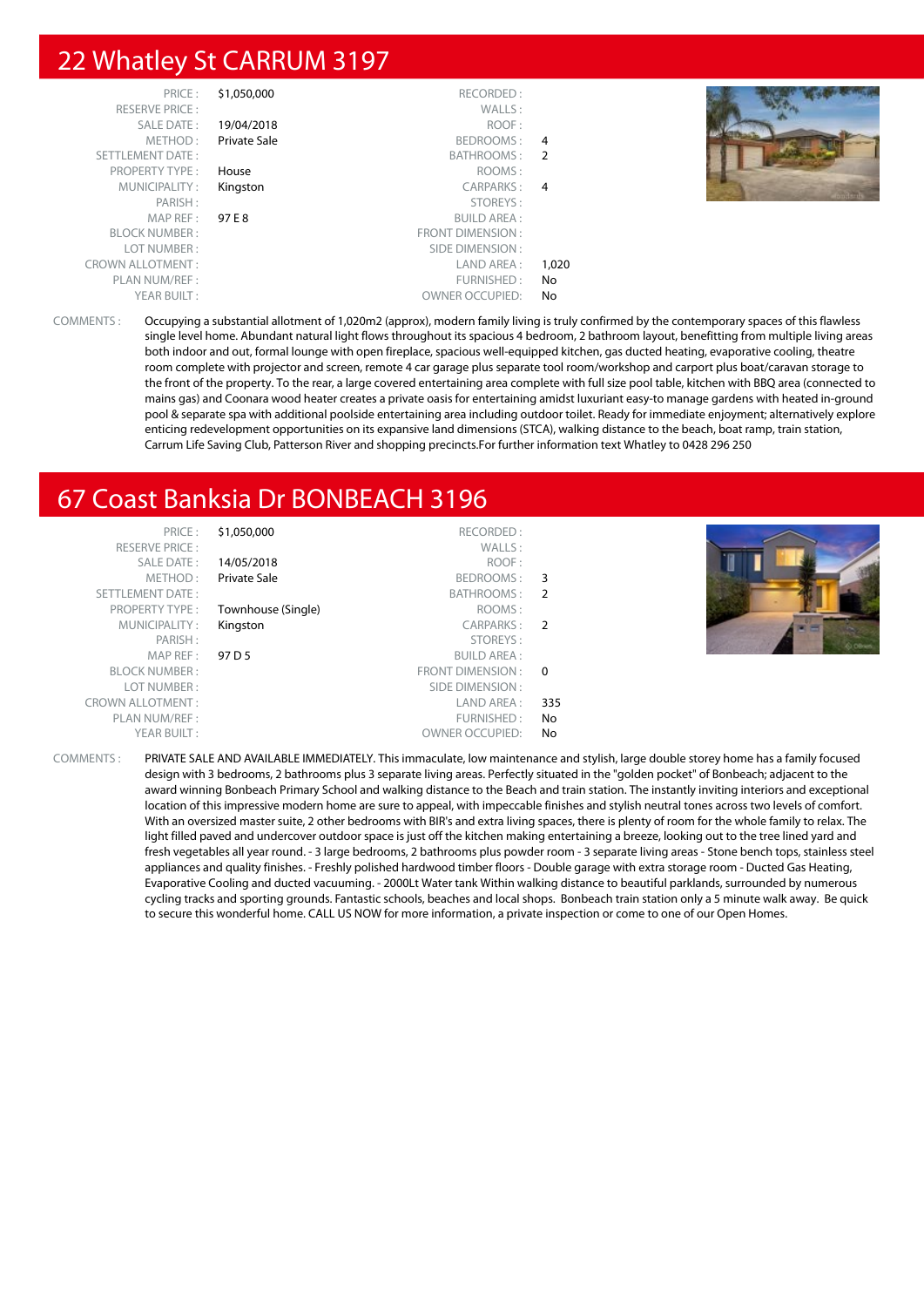#### 49a Broadway BONBEACH 3196

|               | \$1,045,000<br>RECORDED:         | PRICE:                  |  |
|---------------|----------------------------------|-------------------------|--|
|               | WALLS:                           | <b>RESERVE PRICE:</b>   |  |
|               | ROOF:<br>17/03/2018              | <b>SALE DATE:</b>       |  |
| 3             | <b>Auction Sale</b><br>BEDROOMS: | METHOD:                 |  |
| 2             | BATHROOMS:                       | <b>SETTLEMENT DATE:</b> |  |
|               | ROOMS:<br>Townhouse (Res)        | <b>PROPERTY TYPE:</b>   |  |
| $\mathcal{P}$ | <b>CARPARKS:</b><br>Kingston     | MUNICIPALITY:           |  |
|               | STOREYS:                         | PARISH:                 |  |
|               | <b>BUILD AREA:</b>               | MAP REF:                |  |
|               | <b>FRONT DIMENSION:</b>          | <b>BLOCK NUMBER:</b>    |  |
|               | SIDE DIMENSION:                  | LOT NUMBER:             |  |
|               | LAND AREA:                       | <b>CROWN ALLOTMENT:</b> |  |
| No            | FURNISHED:                       | PLAN NUM/REF :          |  |
| No            | <b>OWNER OCCUPIED:</b>           | YEAR BUILT:             |  |
|               |                                  |                         |  |

COMMENTS : Comprising of two-levels of perfection, beautifully appointed and showcasing contemporary clean lines, enjoy the simplicity this brand-new luxury residence has to offer. Full of natural light and complemented by a neutral palette of concrete, stone & timber, step inside the wide entrance and admire the stunning oak staircase, creating a beautiful visual connection between levels and drawing the eye through to stylish, light-filled open-plan living. Walls of stacking glass open the space onto to a lush entertainer's garden and wrap around deck. At the heart of the home sits the sophisticated Smeg kitchen complete with island bench and plenty of storage. Retreat upstairs to a second large living space, expansive main bedroom overlooking the park with walk in dressing room and luxurious en-suite (walk in shower, freestanding bath). A further 2-bedrooms (BIRs) are serviced by a chic central bathroom. Energy efficient throughout, enjoy the comfort of commercial grade double glazed windows and the premium super silent Airsmart Venturi a/c system with 4 independent climate zones! Includes extensive storage, d/stairs powder room, family-sized laundry, stone benchtops throughout, concrete & engineered oak flooring, security system & double-auto garage with internal entry. Superbly located steps to Mary Bell Park & bus. Walk to schools, beach, train & shops. NBN FTTC available in the next month

#### 51 Church Rd CARRUM 3197

| PRICE:<br><b>RESERVE PRICE:</b> | \$1,020,000  | RECORDED:<br>WALLS:    |    |  |
|---------------------------------|--------------|------------------------|----|--|
| SALE DATE:                      | 28/03/2018   | ROOF:                  |    |  |
| METHOD:                         | Private Sale | BEDROOMS: 3            |    |  |
| SETTLEMENT DATE:                |              | BATHROOMS:             |    |  |
| <b>PROPERTY TYPE:</b>           | House        | ROOMS: 4               |    |  |
| MUNICIPALITY:                   | Kingston     | CARPARKS: 2            |    |  |
| PARISH:                         |              | STOREYS:               |    |  |
| MAP REF:                        | 97 E 9       | <b>BUILD AREA:</b>     |    |  |
| <b>BLOCK NUMBER:</b>            |              | FRONT DIMENSION:       |    |  |
| LOT NUMBER :                    |              | SIDE DIMENSION :       |    |  |
| <b>CROWN ALLOTMENT:</b>         |              | LAND AREA:             |    |  |
| PLAN NUM/REF :                  |              | FURNISHED:             | No |  |
| YEAR BUILT:                     |              | <b>OWNER OCCUPIED:</b> | No |  |

COMMENTS : Blocks of this size are becoming increasingly hard to find - especially with a 20.12m frontage.Develop (STCA) and realise the potential of a site only 10 minutes walk to a pristine beach in this blue ribbon Bayside suburb.Also walking distance to the train station, child care, kindergarten, schools, shops and cafes, this level 1012sqm (approx.) allotment contains a 3 bedroom house in need of some TLC.Currently leased with a long term tenant, this is an opportunity not to be missed so register your interest today.

#### 36 Mernda Av BONBEACH 3196

| PRICE:                  | \$985,000           | RECORDED:              |                     |  |
|-------------------------|---------------------|------------------------|---------------------|--|
| <b>RESERVE PRICE:</b>   |                     | WALLS:                 | <b>Brick Veneer</b> |  |
| SALE DATE:              | 10/03/2018          | ROOF:                  |                     |  |
| METHOD:                 | Sold Before Auction | BEDROOMS: 3            |                     |  |
| SETTLEMENT DATE:        |                     | BATHROOMS:             |                     |  |
| <b>PROPERTY TYPE:</b>   | House (Res)         | ROOMS: 5               |                     |  |
| MUNICIPALITY:           | Kingston            | CARPARKS: 2            |                     |  |
| PARISH:                 |                     | STOREYS:               |                     |  |
| MAP REF:                |                     | <b>BUILD AREA:</b>     |                     |  |
| <b>BLOCK NUMBER:</b>    |                     | FRONT DIMENSION:       |                     |  |
| LOT NUMBER:             |                     | SIDE DIMENSION :       |                     |  |
| <b>CROWN ALLOTMENT:</b> |                     | LAND AREA :            | 652                 |  |
| PLAN NUM/REF:           |                     | FURNISHED:             | No.                 |  |
| YEAR BUILT:             |                     | <b>OWNER OCCUPIED:</b> | No.                 |  |
|                         |                     |                        |                     |  |

COMMENTS : Situated in one of the most sought-after pockets in Bonbeach and being offered for the first time in over 50 years!An excellent block size of approx. 652m2 offering many options and with a location like this, the opportunity abounds!The original solid brick home has 3 large bedrooms, 1 main bathroom and a single lock-up garage. Also featuring abundant living and kitchen spaces.In a street that has broken sales records for the area, this is an amazing opportunity to secure one of the larger blocks on the street.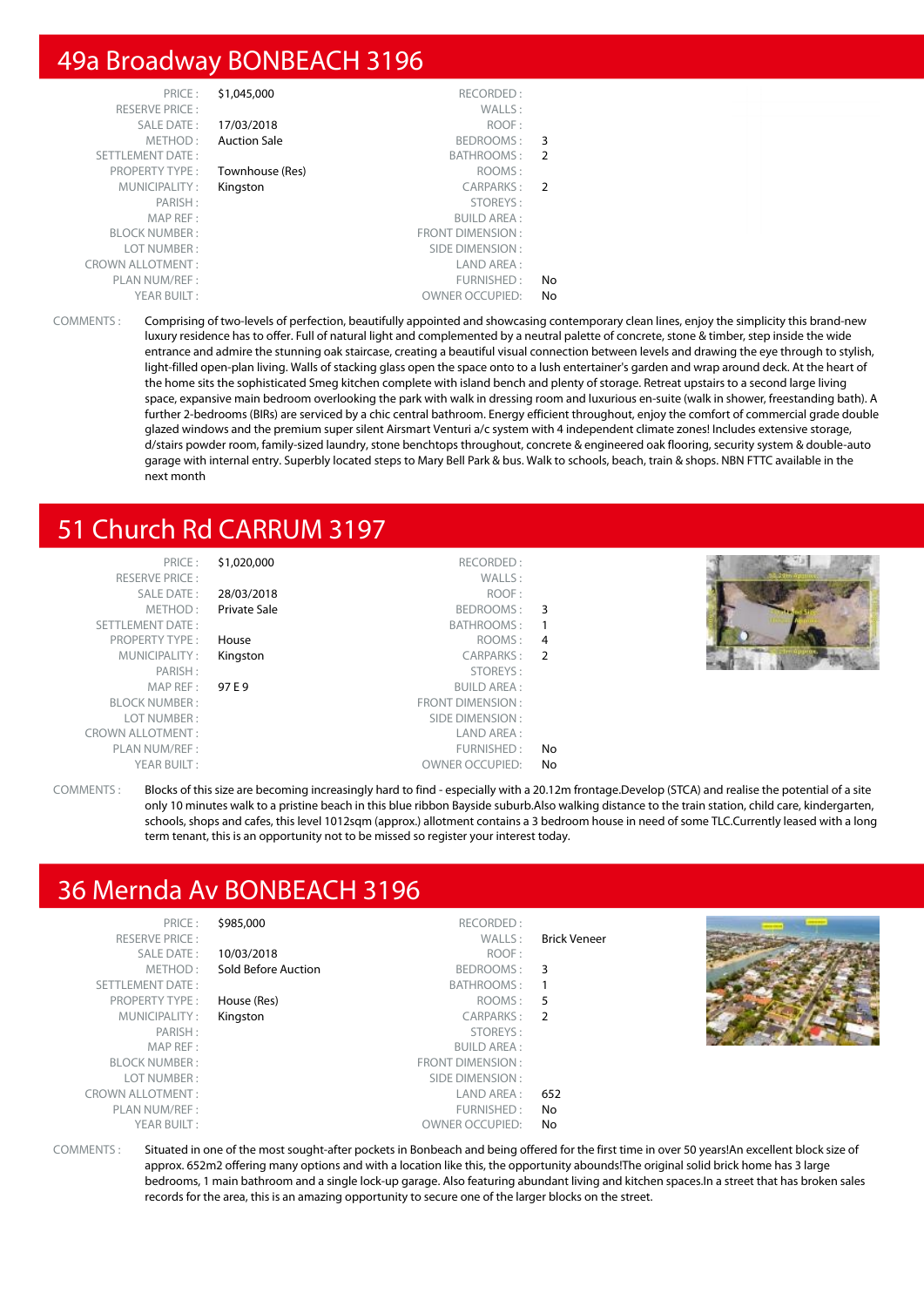#### 13 Dahmen St CARRUM 3197

PRICE : \$985,000 RECORDED :<br>PRICE : WALLS : RESERVE PRICE : WALLS : Weatherboard CROWN ALLOTMENT :<br>
PLAN NUM/REF : 
PLAN NUM/REF :

SALE DATE : **12/05/2018** ROOF :

METHOD: Auction Sale BEDROOMS: 4 SETTLEMENT DATE : BATHROOMS : 2 PROPERTY TYPE : **House (Res)** ROOMS : MUNICIPALITY : **Kingston** CARPARKS : 2 PARISH : STOREYS : STOREYS : STOREYS : STOREYS : STOREYS : STOREYS : STOREYS : SUILD AREA : MAP REF : **97 F 6** BUILD AREA :<br>BLOCK NUMBER · **BLOCK NUMBER** · **FRONT DIMENSION** · ERONT DIMENSION :<br>Example of the contract of the contract of the contract of the contract of the contract of the contract of the<br>SIDE DIMENSION : SIDE DIMENSION :

PLAN NUM/REF : FURNISHED : No PLAN NUM/REF : FURNISHED : No PLAN NUM/REF : COMMER OCCUPIED : No PLAN NUMER OCCUPIED : No PLAN NUMER OCCUPIED : No PLAN NUMER OCCUPIED : No PLAN NUMER OCCUPIED : No PLAN NUMER OCCUPIED : No P OWNER OCCUPIED: No



COMMENTS :

#### 24 Dahmen St CARRUM 3197

PRICE : \$925,000 RECORDED : RESERVE PRICE : WALLS : SALE DATE : **13/03/2018** ROOF :<br>METHOD : **Private Sale** Research Research BEDROOMS : Private Sale **BEDROOMS** : 3 SETTLEMENT DATE : BATHROOMS : 1 PROPERTY TYPE : **House** ROOMS : ROOMS : ROOMS : ROOMS : ROOMS : ROOMS : ROOMS : ROOMS : ROOMS : ROOMS : ROOMS : ROOMS : ROOMS : ROOMS : ROOMS : ROOMS : ROOMS : ROOMS : ROOMS : ROOMS : ROOMS : ROOMS : ROOMS : ROOMS : ROOMS MUNICIPALITY: Kingston CARPARKS: 0 PARISH : STOREYS : MAP REF : 97 F 6 BUILD AREA : BLOCK NUMBER : THE SERVICE OF THE SERVICE OF THE SERVICE OF THE SERVICE OF THE SERVICE OF THE SERVICE OF THE SERVICE OF THE SERVICE OF THE SERVICE OF THE SERVICE OF THE SERVICE OF THE SERVICE OF THE SERVICE OF THE SERVICE LOT NUMBER : SIDE DIMENSION : CROWN ALLOTMENT :<br>PLAN NUM/REF : LAND AREA : 687 PLAN NUM/REF :  $\blacksquare$ YEAR BUILT : OWNER OCCUPIED: No



COMMENTS : Located in one of the most sought-after pockets of Carrum, this generous 687m2 (approx) block is perfectly positioned to enjoy all that Carrum has to offer. Ideal for investors, renovators and developers this fantastic property is the perfect opportunity to enter into the property market. Additional features include -Options to subdivide -3x Bedrooms 2 with build in robes. - An immaculate living area with a built in fireplace - A formal dining room that follows to the kitchen. - Bathroom equipped with a spa - Alfresco area that leads out to an enormous backyard with a build in shed out the back. Last but not least, you will enjoy the convenience of nearby schools, The Cove Hotel, Carrum train station and bus routes, medical clinics, sporting facilities and you are only minutes from Carrum beach.

#### 16 Crown Rd BONBEACH 3196

| PRICE:<br><b>RESERVE PRICE:</b> | \$923,000           | RECORDED:<br>WALLS:     | Clad |  |
|---------------------------------|---------------------|-------------------------|------|--|
| <b>SALE DATE:</b>               | 21/04/2018          | ROOF:                   |      |  |
| METHOD:                         | <b>Auction Sale</b> | BEDROOMS: 2             |      |  |
| SETTLEMENT DATE:                |                     | BATHROOMS:              |      |  |
| <b>PROPERTY TYPE:</b>           | House (Res)         | ROOMS: 5                |      |  |
| MUNICIPALITY:                   | Kingston            | CARPARKS:               |      |  |
| PARISH:                         |                     | STOREYS:                |      |  |
| MAP REF:                        |                     | <b>BUILD AREA:</b>      |      |  |
| <b>BLOCK NUMBER:</b>            |                     | <b>FRONT DIMENSION:</b> |      |  |
| LOT NUMBER:                     |                     | SIDE DIMENSION :        |      |  |
| <b>CROWN ALLOTMENT:</b>         |                     | LAND AREA :             | 659  |  |
| PLAN NUM/REF :                  |                     | FURNISHED:              | No   |  |
| YEAR BUILT:                     |                     | <b>OWNER OCCUPIED:</b>  | No   |  |
|                                 |                     |                         |      |  |

COMMENTS : No you are not seeing things - yes two street frontages!Facing both Crown Road and Royal Road - we have 659sqm approx of prime residential land.Offering many possibilities such as renovating and extending the existing home, building your dream home with massive rear access for a boat/caravan or potentially 2 new homes each with their own 15m approx street frontages (STCA)The possibilities are endless!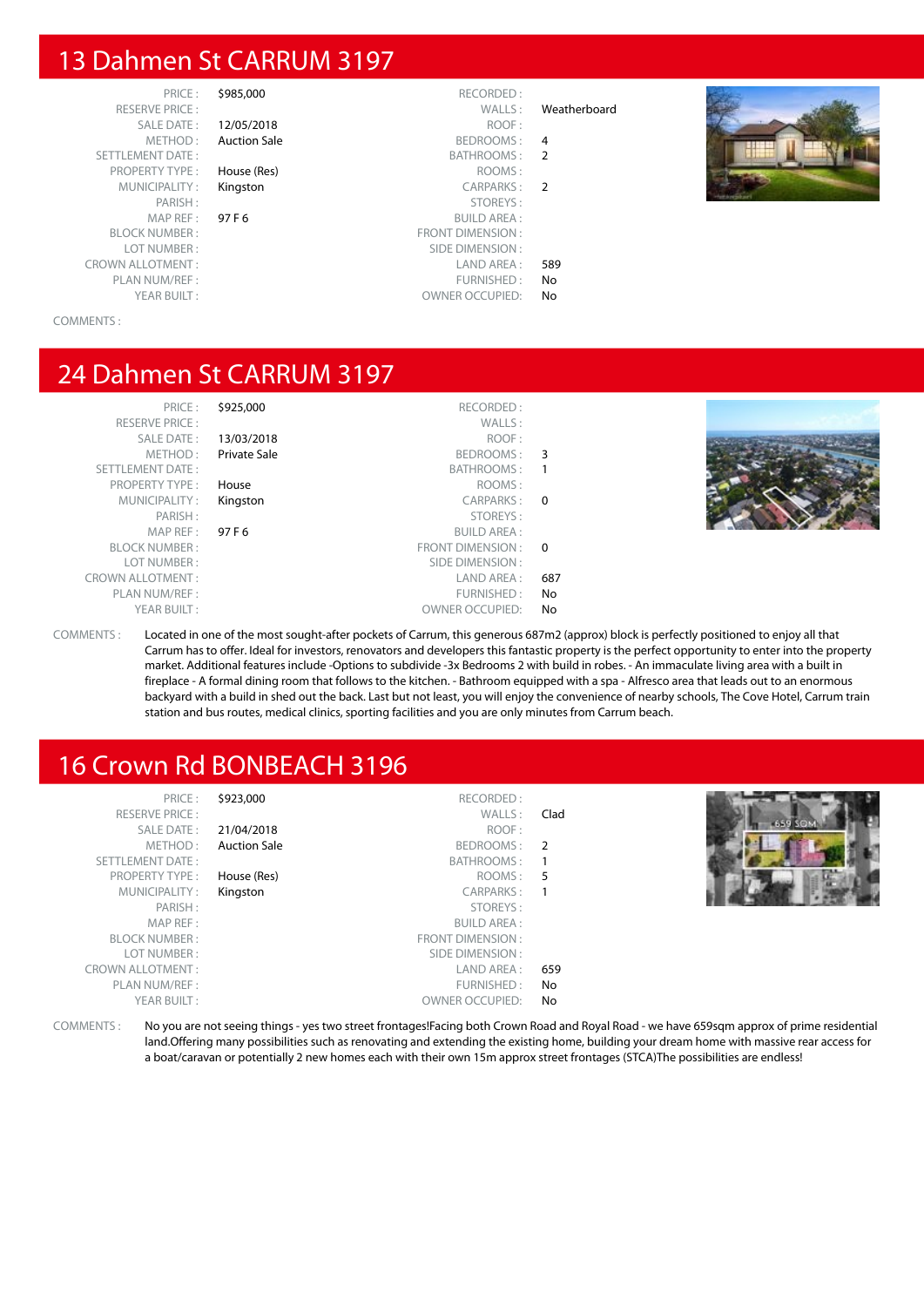#### 1/21 Stanley St CARRUM 3197

| PRICE:                  | \$920,000       | RECORDED:               |    |  |
|-------------------------|-----------------|-------------------------|----|--|
| <b>RESERVE PRICE:</b>   |                 | WALLS:                  |    |  |
| SALE DATE:              | 08/03/2018      | ROOF:                   |    |  |
| METHOD:                 | Private Sale    | BEDROOMS:               | 3  |  |
| <b>SETTLEMENT DATE:</b> |                 | BATHROOMS:              | -2 |  |
| <b>PROPERTY TYPE:</b>   | Townhouse (Res) | ROOMS:                  |    |  |
| MUNICIPALITY:           | Kingston        | CARPARKS:               | -2 |  |
| PARISH:                 |                 | STOREYS:                |    |  |
| MAP REF:                |                 | <b>BUILD AREA:</b>      |    |  |
| <b>BLOCK NUMBER:</b>    |                 | <b>FRONT DIMENSION:</b> |    |  |
| LOT NUMBER:             |                 | SIDE DIMENSION:         |    |  |
| <b>CROWN ALLOTMENT:</b> |                 | LAND AREA :             |    |  |
| PLAN NUM/REF:           |                 | FURNISHED:              | No |  |
| YEAR BUILT:             |                 | <b>OWNER OCCUPIED:</b>  | No |  |



COMMENTS : The epitome of chic coastal living, this stunning as-new 3-bedroom residence is brilliantly located near beautiful Carrum beach and provides the perfect foundations for an enviable seaside lifestyle. Showcasing premium finishes throughout such as striking concrete floors, luxe stone trim and soaring ceilings, the two-storey home opens to a light-lavished open plan living/dining area plus designer kitchen with quality stainless steel Ariston appliances and butler's pantry. Setting the scene for effortless indoor/outdoor entertaining, broad glass sliding doors can be thrown open to both the easy-care rear garden and the manicured front yard - inhale the sea air from these fabulous outdoor spaces. All three queen-sized bedrooms can be found upstairs along with a peaceful retreat where lofty ceilings and well-placed windows bring in streams of natural sunlight. The tranquil master boasts a large walk-in robe and stylish ensuite with rain shower, whilst the remaining bedrooms benefit from built-in storage and share a beautiful family bathroom. Ducted heating and cooling, large laundry with substantial storage, powder room, water tanks, double garage plus additional parking are also offered. Stroll to Carrum station, shopping village and all essential amenities from this flawless low maintenance base which is also within easy reach of the attractions of Patterson Lakes.

## 1 Myola St CARRUM 3197

| PRICE:<br><b>RESERVE PRICE:</b> | \$919,000           | RECORDED:<br>WALLS:    |                |  |
|---------------------------------|---------------------|------------------------|----------------|--|
| SALE DATE:                      | 28/03/2018          | ROOF:                  |                |  |
| METHOD:                         | <b>Private Sale</b> | BEDROOMS:              | 4              |  |
| SETTLEMENT DATE:                |                     | BATHROOMS:             | 2              |  |
| <b>PROPERTY TYPE:</b>           | House (Res)         | ROOMS:                 |                |  |
| MUNICIPALITY:                   | Kingston            | CARPARKS:              | $\overline{2}$ |  |
| PARISH:                         |                     | STOREYS:               |                |  |
| MAPREF:                         | 97 F 7              | <b>BUILD AREA:</b>     |                |  |
| <b>BLOCK NUMBER:</b>            |                     | FRONT DIMENSION:       |                |  |
| LOT NUMBER:                     |                     | SIDE DIMENSION :       |                |  |
| <b>CROWN ALLOTMENT:</b>         |                     | LAND AREA :            | 636            |  |
| PLAN NUM/REF:                   |                     | FURNISHED:             | No             |  |
| YEAR BUILT:                     |                     | <b>OWNER OCCUPIED:</b> | No             |  |

COMMENTS : First time offered, this solid 4-bedroom family residence on a sizeable 636m2 approx. cornering Nellie Lane delivers endless possibilities; explore laneway access, redevelop (STCA) or relax and enjoy this beautifully maintained era-rich home while pondering a contemporary update. Spacious living entices, taking advantage of the sun drenched northerly aspect and indoor-outdoor connection with sliding doors flowing onto a vibrant alfresco courtyard surrounded by lush tropical gardens, fruiting Lady Finger Banana trees and stretches of green lawn. Watch the kids run & play through an expanse of windows from the immaculate well-appointed kitchen and generous second living zone. Featuring a serene en-suited master bedroom (BIRs) overlooking a stunning magnolia, three further bedrooms (2-BIRs) and fantastic family bathroom. Includes original timber floors, space heater, reverse cycle heat/cool, double carport plus ample off street parking for the boat or caravan. Stroll to schools, Roy Dore Reserve, bus & river trails. Walk to the beach, train, Carrum Village plus walk to Patterson Lakes cafes, restaurants & shopping. Easy access to M3/M11 Fwys. For all enquiries please contact Adam Miller 0490 956 299 or Donna Bauer 0408 128 360 - hockingstuart Mentone.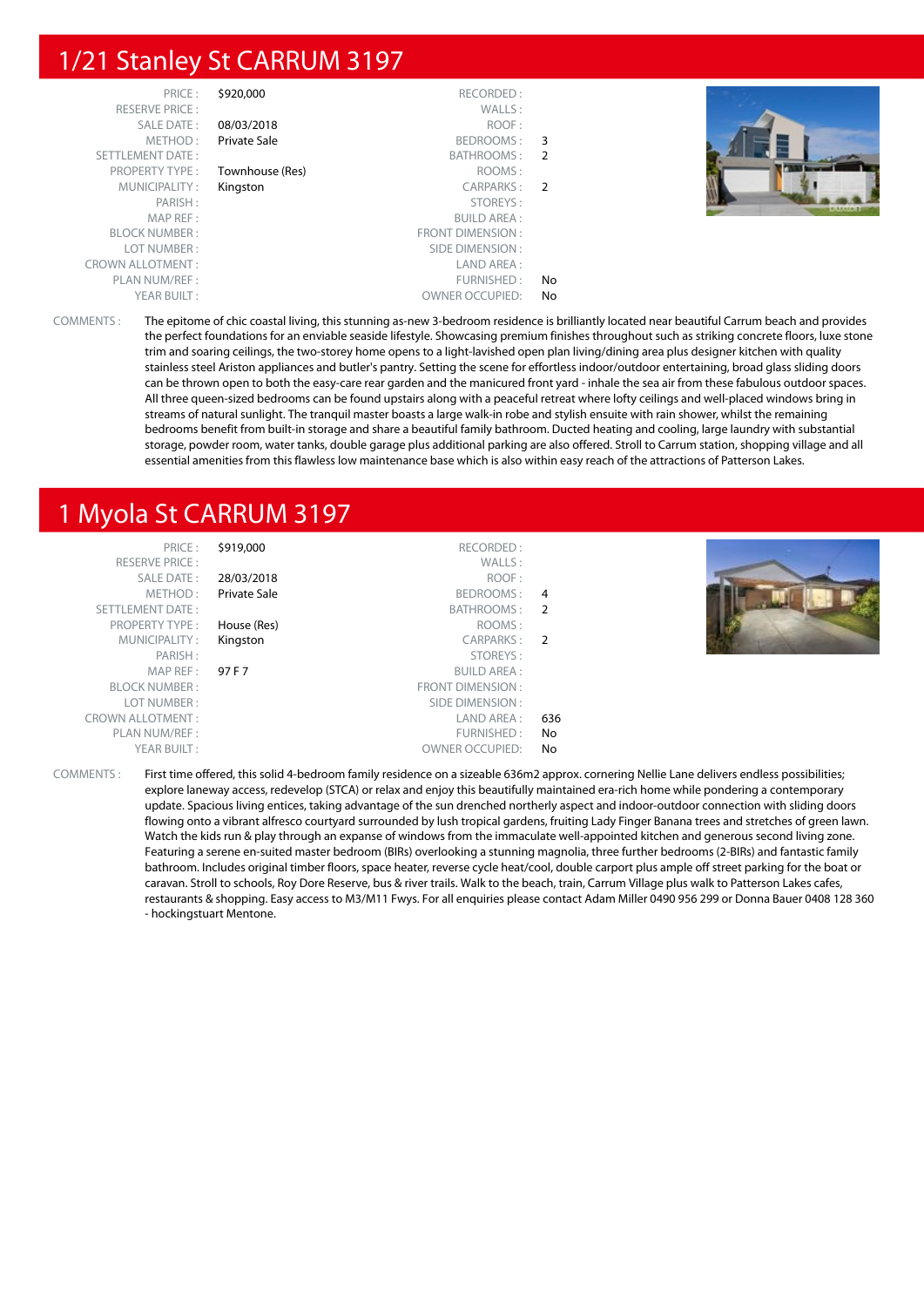#### 8 Troy St BONBEACH 3196

| PRICE:                  | \$910,000    | RECORDED:              |          |  |
|-------------------------|--------------|------------------------|----------|--|
| <b>RESERVE PRICE:</b>   |              | WALLS:                 |          |  |
| SALE DATE:              | 13/03/2018   | ROOF:                  |          |  |
| METHOD:                 | Private Sale | BEDROOMS:              | 3        |  |
| SETTLEMENT DATE:        |              | BATHROOMS:             | -2       |  |
| <b>PROPERTY TYPE:</b>   | House        | ROOMS:                 |          |  |
| MUNICIPALITY:           | Kingston     | CARPARKS:              | -1       |  |
| PARISH:                 |              | STOREYS:               |          |  |
| MAP REF:                |              | <b>BUILD AREA:</b>     |          |  |
| <b>BLOCK NUMBER:</b>    |              | FRONT DIMENSION:       | $\Omega$ |  |
| LOT NUMBER:             |              | SIDE DIMENSION :       |          |  |
| <b>CROWN ALLOTMENT:</b> |              | LAND AREA :            | 639      |  |
| PLAN NUM/REF:           |              | FURNISHED:             | No       |  |
| YEAR BUILT:             |              | <b>OWNER OCCUPIED:</b> | No       |  |



COMMENTS : MASSIVE POTENTIAL - Create your own dream home with this original, character filled 3 bedroom plus 2 living home sitting on a huge 640m2 approx block of land in a beautiful quiet street of Bonbeach. With a large South facing backyard and street appeal of 16m frontage, this home is perfect for the keen renovator, growing family or smart investor with development potential (STCA). With plenty of storage, original kitchen features, floorboards (under carpets) and high pitched ceilings, this home is in the perfect location and could be the perfect property for you. Situated in the heart of Bonbeach this home is a must see. Being just a short stroll to the beach and Patterson River, local train station, bus routes, local shops, great schools and surrounded by great walking, biking tracks and sporting grounds. Other features include: 3 Bedrooms 2 Living areas Gas heating, Evap cooling Garden shed Off street parking Enjoy affordable Bayside living with massive growth potential. Call this immaculate home yours and live by the beach this summer. Contact us now for further information regarding this wonderful home.

#### 19 Cannes Av BONBEACH 3196

PRICE : \$856,000 RECORDED : RESERVE PRICE : WALLS : Weatherboard SETTLEMENT DATE: PROPERTY TYPE : House (Res) MUNICIPALITY : Kingston MAP REF : BLOCK NUMBER: LOT NUMBER :

SALE DATE : 07/04/2018 ROOF : METHOD: Auction Sale BEDROOMS: 3

|     | BAI HROOMS:             | SETTLEMENT DATE:        |
|-----|-------------------------|-------------------------|
|     | House (Res)<br>ROOMS:   | <b>PROPERTY TYPE:</b>   |
| -3  | CARPARKS:<br>Kingston   | MUNICIPALITY:           |
|     | STOREYS:                | PARISH:                 |
|     | <b>BUILD AREA:</b>      | MAP REF:                |
|     | <b>FRONT DIMENSION:</b> | <b>BLOCK NUMBER:</b>    |
|     | SIDE DIMENSION:         | LOT NUMBER:             |
| 361 | LAND AREA :             | <b>CROWN ALLOTMENT:</b> |
| No. | FURNISHED:              | PLAN NUM/REF:           |
| No. | <b>OWNER OCCUPIED:</b>  | YEAR BUILT:             |

#### COMMENTS :

## 1/46 Whatley St CARRUM 3197

| PRICE:                  | \$830,000    | RECORDED:              |     |        |
|-------------------------|--------------|------------------------|-----|--------|
| <b>RESERVE PRICE:</b>   |              | WALLS:                 |     |        |
| SALE DATE:              | 07/04/2018   | ROOF:                  |     |        |
| METHOD:                 | Private Sale | BEDROOMS: 4            |     |        |
| SETTLEMENT DATE:        | 07/05/2018   | BATHROOMS: 2           |     |        |
| PROPERTY TYPE:          | House        | ROOMS:                 |     |        |
| MUNICIPALITY:           | Kingston     | CARPARKS: 2            |     |        |
| PARISH:                 | Lyndhurst    | STOREYS:               |     | buxton |
| MAPREF:                 | 97 E 9       | BUILD AREA :           |     |        |
| <b>BLOCK NUMBER:</b>    |              | FRONT DIMENSION :      |     |        |
| LOT NUMBER :            |              | SIDE DIMENSION :       |     |        |
| <b>CROWN ALLOTMENT:</b> |              | LAND AREA:             |     |        |
| PLAN NUM/REF :          | PS419610     | FURNISHED:             | No. |        |
| YEAR BUILT:             |              | <b>OWNER OCCUPIED:</b> | Yes |        |
|                         |              |                        |     |        |

COMMENTS : Stylishly renovated and set on a large 564m2 (approx.) with own street frontage, this 4-bedroom, 3-bathroom home offers flexible living in a peaceful locale just a short walk to the beach. Enjoy sun soaked living beautifully appointed with a Heat&Glo gas fire, adjoining dining space and contemporary kitchen complete with breakfast bench; overlooking an extensive rear yard made to enjoy and undercover alfresco entertaining zone. Three generous robed bedrooms are serviced by a central dual access bathroom providing plenty of family space whilst a versatile fully self-contained bungalow/4th bedroom makes for the perfect teenager's retreat or guest accommodation. Add in a big double auto garage complemented by the perfect man cave space/workshop with cosy wood heater, sink and 3rd bathroom. This delightful entertainer will be the hub of year-round social activity! Featuring charming character detail including original timber floors, high ceilings with decorative cornice, picture rails plus split system heat/cool and solar panels. Conveniently located, stroll to Carrum Village, train, schools, river trails and the beach.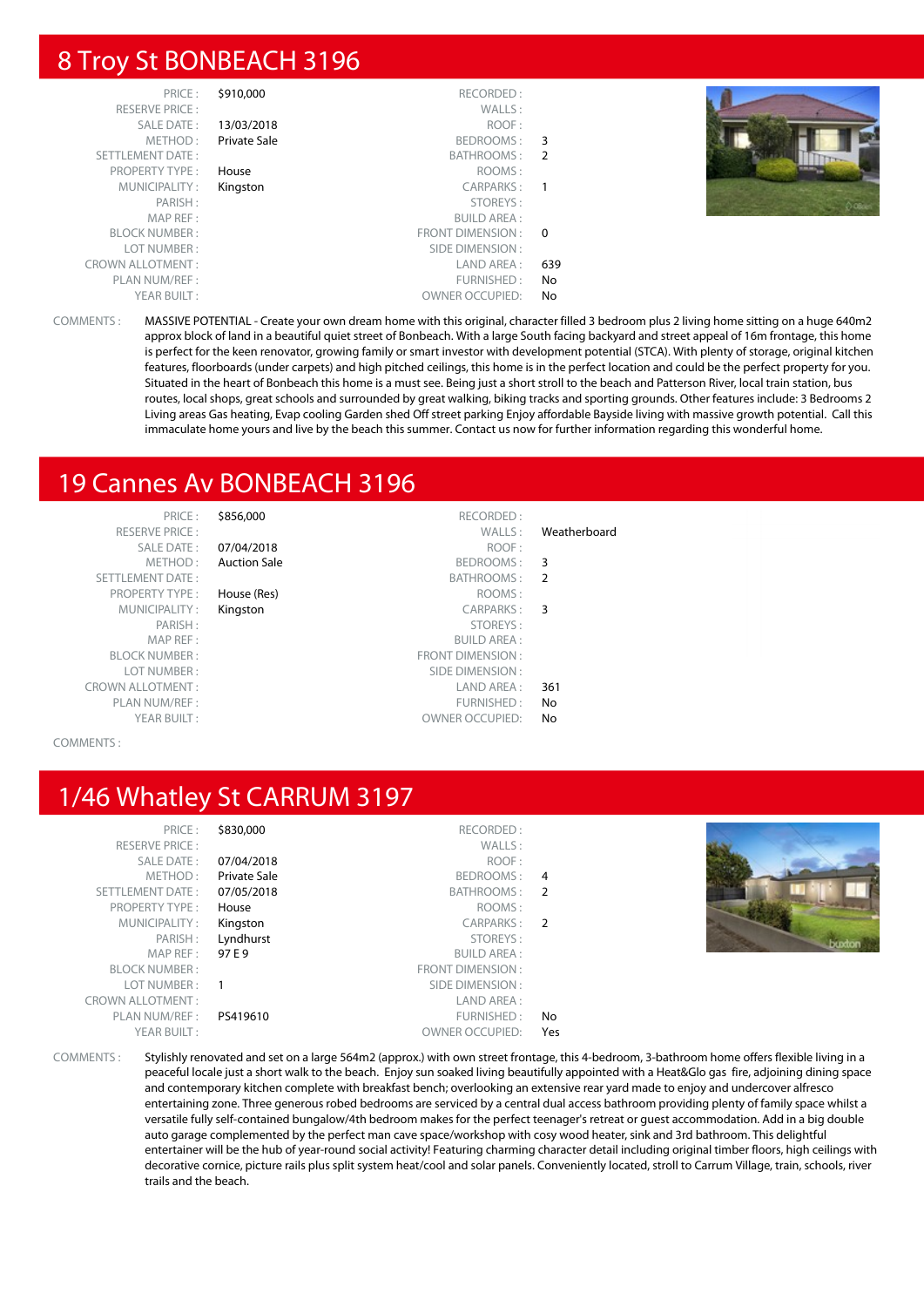#### 1/45 Broadway BONBEACH 3196

| PRICE:                  | \$825,000          | RECORDED:              |                         |  |
|-------------------------|--------------------|------------------------|-------------------------|--|
| <b>RESERVE PRICE:</b>   |                    | WALLS:                 |                         |  |
| SALE DATE:              | 10/04/2018         | ROOF:                  |                         |  |
| METHOD:                 | Private Sale       | BEDROOMS:              | - 3                     |  |
| <b>SETTLEMENT DATE:</b> |                    | BATHROOMS:             | 2                       |  |
| <b>PROPERTY TYPE:</b>   | Townhouse (Single) | ROOMS:                 |                         |  |
| MUNICIPALITY:           | Kingston           | CARPARKS:              | $\overline{2}$          |  |
| PARISH:                 |                    | STOREYS:               |                         |  |
| MAP REF:                | 97 D 3             | <b>BUILD AREA:</b>     |                         |  |
| <b>BLOCK NUMBER:</b>    |                    | FRONT DIMENSION :      | $\overline{\mathbf{0}}$ |  |
| LOT NUMBER:             |                    | SIDE DIMENSION :       |                         |  |
| <b>CROWN ALLOTMENT:</b> |                    | LAND AREA :            | 304                     |  |
| PLAN NUM/REF:           |                    | FURNISHED:             | No                      |  |
| YEAR BUILT:             |                    | <b>OWNER OCCUPIED:</b> | No                      |  |

COMMENTS : Ready to move straight in - This immaculate, double storey and spacious 3 bedroom home with all the modern features, sits in a perfect and highly sought after position. With 3 large bedrooms, master with full ensuite and WIR. A seperate living opening out to the alfresco dining with low maintenace yard. This home is ideal for growing families, first home buyers, investor or downsizer looking for that property with lifestyle, peace of mind and location. Within walking distance to beautiful parklands, surrounded by numerous cycling tracks and sporting grounds. Fantastic schools, beaches and local shops. Bonbeach train station only a 5 minute walk away. Other Features Include: - 3 Bedrooms with BIR and master with WIR - Family bathroom and master with full ensuite and spa - Modern kitchen with S/S appliances - Beautiful polished timber floors - Plenty of storage - Outdoor timber alfresco dining - DLUG with internal access - GDH and air con units - Low maintenance front and back yard Be quick to secure this wonderful home.

#### 12 Dunk Cr BONBEACH 3196

| PRICE:                                  | \$810,000          | RECORDED:              |    |                                                                                                                                                                                                                                |
|-----------------------------------------|--------------------|------------------------|----|--------------------------------------------------------------------------------------------------------------------------------------------------------------------------------------------------------------------------------|
| <b>RESERVE PRICE:</b>                   |                    | WALLS:                 |    |                                                                                                                                                                                                                                |
| SALE DATE:                              | 30/04/2018         | ROOF:                  |    |                                                                                                                                                                                                                                |
| METHOD:                                 | Private Sale       | BEDROOMS: 3            |    |                                                                                                                                                                                                                                |
| SETTLEMENT DATE:                        |                    | BATHROOMS: 2           |    |                                                                                                                                                                                                                                |
| <b>PROPERTY TYPE:</b>                   | Townhouse (Single) | ROOMS: 4               |    |                                                                                                                                                                                                                                |
| MUNICIPALITY:                           | Kingston           | CARPARKS: 2            |    |                                                                                                                                                                                                                                |
| PARISH:                                 |                    | STOREYS:               |    |                                                                                                                                                                                                                                |
| MAPREF:                                 | 97 F 5             | <b>BUILD AREA:</b>     |    |                                                                                                                                                                                                                                |
| <b>BLOCK NUMBER:</b>                    |                    | FRONT DIMENSION :      |    |                                                                                                                                                                                                                                |
| LOT NUMBER:                             |                    | SIDE DIMENSION :       |    |                                                                                                                                                                                                                                |
| <b>CROWN ALLOTMENT:</b>                 |                    | LAND AREA :            |    |                                                                                                                                                                                                                                |
| PLAN NUM/REF :                          |                    | FURNISHED:             | No |                                                                                                                                                                                                                                |
| YEAR BUILT:                             |                    | <b>OWNER OCCUPIED:</b> | No |                                                                                                                                                                                                                                |
| $C$ $O$ $A$ $A$ $B$ $A$ $F$ $A$ $T$ $C$ |                    |                        |    | n is a series that the the series that the series of the series of the series of the series of the series of the series of the series of the series of the series of the series of the series of the series of the series of t |

COMMENTS : Do you want a water view Do you like to people watch Do you like golf Do you want a quality home that is a decent size and offers a truly relaxed and low maintenance lifestyle If you answered yes to even a couple of these questions then you must check this lovely home out.Nestled in the private La Perouse Estate this charming property overlooks the beautiful Patterson River and walking trail. Patterson River Golf club is only minutes walk away for that game of golf or a relaxing dinner in the clubhouse.The home is very well presented and has open plan living which is large and light filled and has a quality kitchen, large lounge and big dining area with views overlooking the river. This leads out to the balcony also with those water views.All bedrooms are downstairs, the master with full ensuite and a walk in robe.All year round comfort is assured with ducted heating and evaporative cooling.Outside offers a private fully paved courtyard leading to a large double garage.All this is only moments drive from beach, station and a vast array of local shops.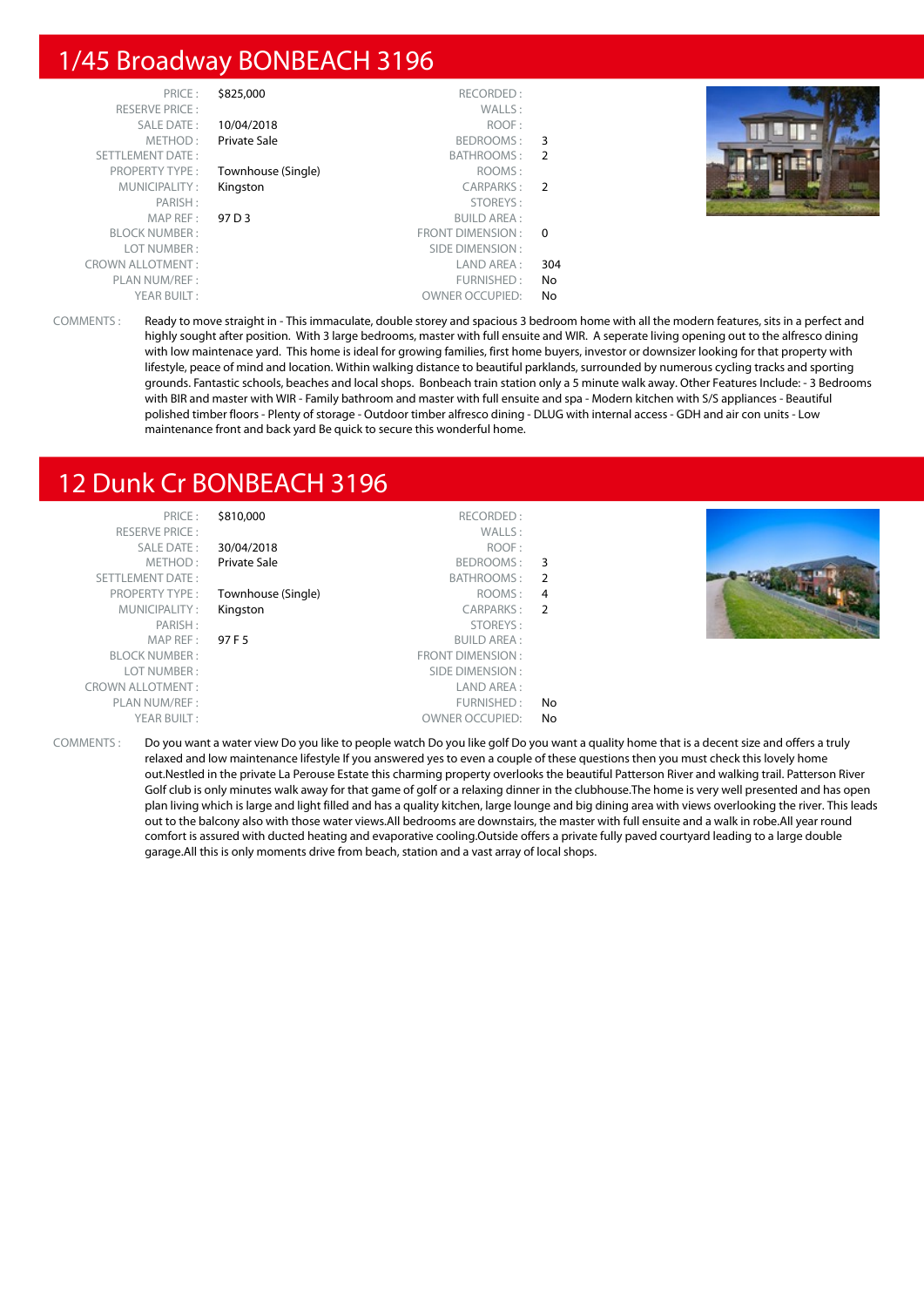#### 1/27 Stanley St CARRUM 3197

| PRICE:                  | \$810,000    | RECORDED:              |          |  |
|-------------------------|--------------|------------------------|----------|--|
| <b>RESERVE PRICE:</b>   |              | WALLS:                 |          |  |
| SALE DATE:              | 14/04/2018   | ROOF:                  |          |  |
| METHOD:                 | Private Sale | BEDROOMS: 4            |          |  |
| SETTLEMENT DATE:        |              | BATHROOMS: 2           |          |  |
| PROPERTY TYPE:          | Unit         | ROOMS:                 |          |  |
| MUNICIPALITY:           | Kingston     | CARPARKS: 4            |          |  |
| PARISH:                 |              | STOREYS:               |          |  |
| MAP REF:                |              | BUILD AREA :           | -21      |  |
| <b>BLOCK NUMBER:</b>    |              | FRONT DIMENSION :      | $\Omega$ |  |
| LOT NUMBER:             |              | SIDE DIMENSION :       |          |  |
| <b>CROWN ALLOTMENT:</b> |              | LAND AREA :            | 306      |  |
| PLAN NUM/REF:           |              | FURNISHED:             | No       |  |
| YEAR BUILT:             |              | <b>OWNER OCCUPIED:</b> | No       |  |

COMMENTS : Located in this blue chip corridor of Carrum between Eel Race Road and McLeod Road. You are only a 5 minute walk to Carrum station, local shops and cafes. Carrum Primary School and secondary and the finest beaches the Peninsula has to offer, this location is simply amazing. This property includes: - 4 Double size bedrooms, master with built-in robe and full en-suite - Bedrooms 2, 3 and 4 shared bathroom with both a shower and separate toilet - 2 bathrooms - 2 toilets - Luxury Custom open plan kitchen featuring stone bench tops, stainless steel appliances microwave recess and ample wine rack all built-in - Polished wooden flooring - A massive dining space links the kitchen & living rooms that flows throw to your own privet courtyard - Split system air conditioning and heating - Bamboo paneling surrounds your courtyard - Remote control 2 car garage with with privet access to your back door This stunning Stanley Street address brings you boundless connectivity. Popular primary and secondary school zoning is all part of the package. Meanwhile renowned Haileybury College and Cornish College are both close by too. Major supermarkets and a full shopping centre are only a few minutes drive away up McCleod Road. Travel is just too easy as you will enjoy quick access to major freeways including Frankston Freeway, Peninsula Link and EastLink.

#### 19a Patterson St BONBEACH 3196

| PRICE:                  | \$793,000           | RECORDED:              |              |  |
|-------------------------|---------------------|------------------------|--------------|--|
| <b>RESERVE PRICE:</b>   |                     | WALLS:                 | Weatherboard |  |
| SALE DATE:              | 05/05/2018          | ROOF:                  |              |  |
| METHOD:                 | <b>Auction Sale</b> | BEDROOMS:              | 3            |  |
| SETTLEMENT DATE:        |                     | <b>BATHROOMS:</b>      | - 2          |  |
| <b>PROPERTY TYPE:</b>   | House (Res)         | ROOMS:                 | -5           |  |
| MUNICIPALITY:           | Kingston            | CARPARKS:              | - 2          |  |
| PARISH:                 |                     | STOREYS:               |              |  |
| MAP REF :               | 97 C 5              | <b>BUILD AREA:</b>     |              |  |
| <b>BLOCK NUMBER:</b>    |                     | FRONT DIMENSION:       |              |  |
| LOT NUMBER:             |                     | SIDE DIMENSION :       |              |  |
| <b>CROWN ALLOTMENT:</b> |                     | LAND AREA :            | 311          |  |
| PLAN NUM/REF :          |                     | FURNISHED:             | No           |  |
| YEAR BUILT:             |                     | <b>OWNER OCCUPIED:</b> | No           |  |

COMMENTS : Perfectly private, this stunning rear 3 bedroom 2 bathroom single level town residence has an air of beach-style living and unrivalled quality. Beautiful with its Oak floorboards and first-class finishes, this light-filled sensation features a sun-splashed open plan living & dining area with a superb stone kitchen featuring a decorative glass splashback and Omega stainless steel appliances. The main bedroom at the front contains a fitted WIR and sumptuous fully tiled en suite. Two further spacious bedrooms each have fitted BIRs and are separated by the stylish, designer bathroom and the fitted laundry. An east-facing courtyard is home to a sun drenched deck.With so much to offer, this idyllic hideaway features a security door, zoned Samsung ducted heating/air conditioning, an alarm, a 2000L water tank and an auto garage with 2nd parking bay and plenty of driveway parking.Situated within walking distance to the station, beach, cafes and parks and only a hop, skip and jump away from local amenities.

#### 10 Poulson St CARRUM 3197

|               | \$790,000<br>RECORDED:           | PRICE:                  |
|---------------|----------------------------------|-------------------------|
| Other         | WALLS:                           | <b>RESERVE PRICE:</b>   |
|               | ROOF:<br>24/03/2018              | <b>SALE DATE:</b>       |
| $\mathcal{L}$ | <b>Auction Sale</b><br>BEDROOMS: | METHOD:                 |
| 1             | BATHROOMS:                       | <b>SETTLEMENT DATE:</b> |
|               | ROOMS:<br>House (Res)            | <b>PROPERTY TYPE:</b>   |
| $\mathcal{P}$ | Kingston<br>CARPARKS:            | MUNICIPALITY:           |
|               | STOREYS:                         | PARISH:                 |
|               | 97 D 8<br><b>BUILD AREA:</b>     | MAP REF:                |
|               | <b>FRONT DIMENSION:</b>          | <b>BLOCK NUMBER:</b>    |
|               | SIDE DIMENSION:                  | LOT NUMBER:             |
| 568           | LAND AREA :                      | <b>CROWN ALLOTMENT:</b> |
| No            | FURNISHED:                       | PLAN NUM/REF:           |
| No            | <b>OWNER OCCUPIED:</b>           | YEAR BUILT:             |
|               |                                  |                         |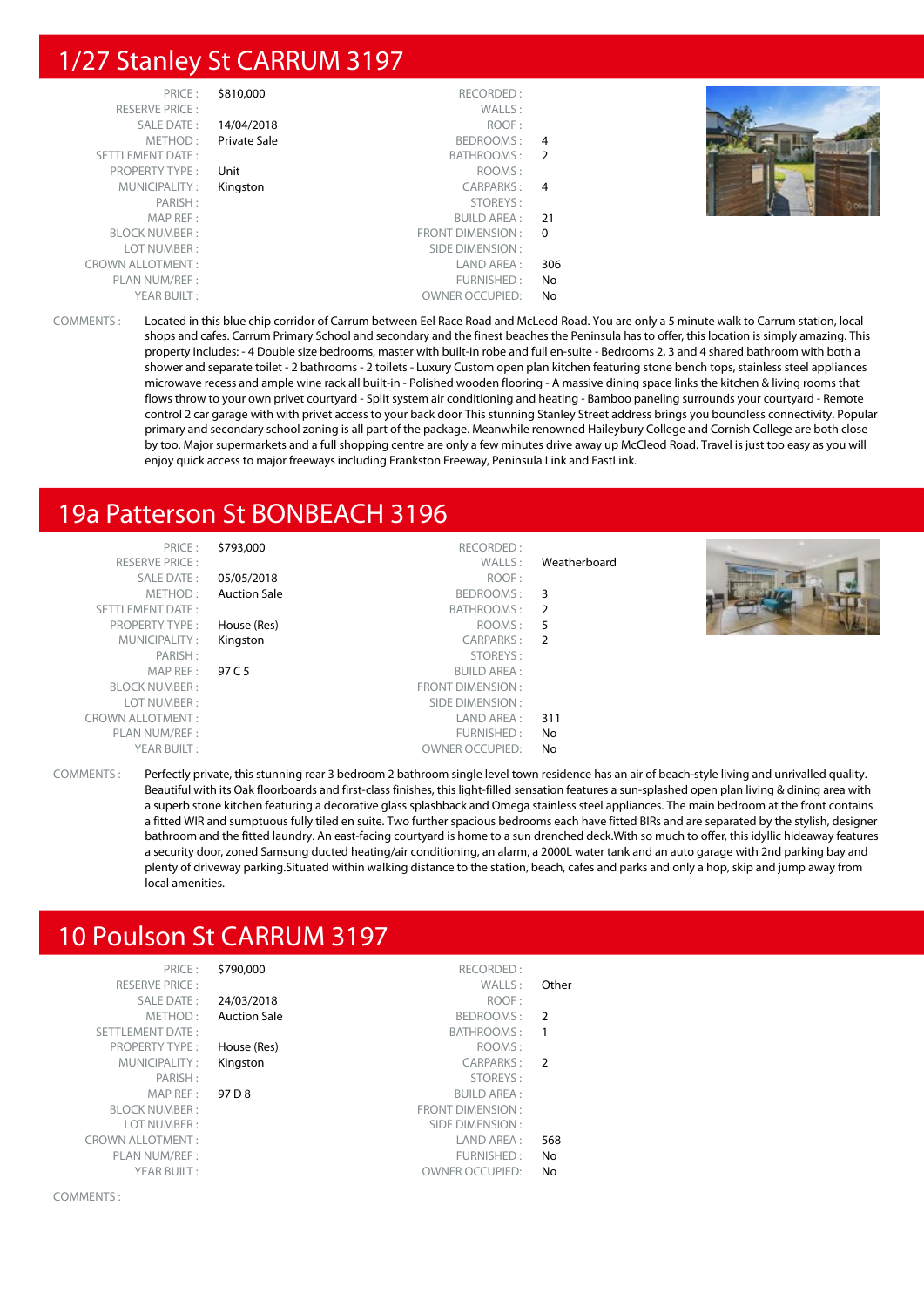#### 3 Banjo Cirt BONBEACH 3196

| PRICE:                  | \$773,000           | RECORDED:              |     |  |
|-------------------------|---------------------|------------------------|-----|--|
| <b>RESERVE PRICE:</b>   |                     | WALLS:                 |     |  |
| SALE DATE:              | 07/04/2018          | ROOF:                  |     |  |
| METHOD:                 | <b>Auction Sale</b> | BEDROOMS:              | - 3 |  |
| <b>SETTLEMENT DATE:</b> |                     | BATHROOMS:             | -2  |  |
| <b>PROPERTY TYPE:</b>   | House (Res)         | ROOMS:                 |     |  |
| MUNICIPALITY:           | Kingston            | CARPARKS: 2            |     |  |
| PARISH:                 |                     | STOREYS:               |     |  |
| MAP REF :               | 97 F 3              | <b>BUILD AREA:</b>     |     |  |
| <b>BLOCK NUMBER:</b>    |                     | FRONT DIMENSION:       |     |  |
| LOT NUMBER:             |                     | SIDE DIMENSION :       |     |  |
| <b>CROWN ALLOTMENT:</b> |                     | LAND AREA:             |     |  |
| PLAN NUM/REF:           |                     | FURNISHED:             | No  |  |
| YEAR BUILT:             |                     | <b>OWNER OCCUPIED:</b> | No  |  |

COMMENTS : Perfectly located and only a short stroll to the beautiful wetlands walking track and surrounding parklands, this superb home provides the luxury of modern and low maintenance living. Featuring a very spacious open plan lounge and dining area filled with plenty of light, a well equipped kitchen overlooking the meals area which leads out to a fantastic decked alfresco with built in planter boxes and eskies ideal for all year entertaining, plus a grassed area which is secure for pets and children. Other features include three large bedrooms, the main bedroom enjoying an ensuite and walk in robe, gas ducted heating, split system A/C, engineered timber floors, plantation shutters, block out blinds plus a double lock up garage further compliment the home. This home will tick the box for many including downsizers, first home buyers and investors with it being within close proximity of the beach, shops, schools, golf course, sporting grounds and transport.

## 1/23 Mascot Av BONBEACH 3196

| PRICE:                  | \$762,500           | RECORDED:              |     |  |
|-------------------------|---------------------|------------------------|-----|--|
| <b>RESERVE PRICE:</b>   |                     | WALLS:                 |     |  |
| SALE DATE:              | 30/04/2018          | ROOF:                  |     |  |
| METHOD:                 | <b>Private Sale</b> | BEDROOMS: 3            |     |  |
| SETTLEMENT DATE:        | 18/05/2018          | BATHROOMS: 1           |     |  |
| PROPERTY TYPE:          | Unit                | ROOMS:                 |     |  |
| MUNICIPALITY:           | Kingston            | CARPARKS: 1            |     |  |
| PARISH:                 | Lyndhurst           | STOREYS:               |     |  |
| MAP REF :               | 97 D 6              | <b>BUILD AREA:</b>     |     |  |
| <b>BLOCK NUMBER:</b>    |                     | FRONT DIMENSION : 0    |     |  |
| LOT NUMBER :            | $\overline{1}$      | SIDE DIMENSION :       |     |  |
| <b>CROWN ALLOTMENT:</b> |                     | LAND AREA :            | 295 |  |
| PLAN NUM/REF :          | PS314668            | FURNISHED:             | No. |  |
| YEAR BUILT:             |                     | <b>OWNER OCCUPIED:</b> | No. |  |

COMMENTS : IN NEED OF SOME TLC. This 3 bedroom home, 1 bathroom sits at the top end of Mascot Ave; one of Bonbeach's most desirable streets. Running adjacent to the Patterson River and only a 5 minute walk to the beach, Golf Course, train station and local shops, this could be the most affordable property with massive opportunity to renovate and invest. On a 300m2 ( approx ) block with an attractive street frontage of Sandstone walls and fence; this solid home offers a rare occasion for those looking to add value in a high growth bay side suburb. There are 3 Bedrooms with BIR's, an open plan kitchen and dining with natural light. Separate laundry, plenty of storage and living room with gas heater. Off street undercover parking with a north facing pergola/patio. Large garden shed. All you need to bring is your imagination and some elbow grease. There is plenty of scope to improve but most importantly add your own style and value to this great home. CALL IS NOW TO SECURE YOUR FUTURE. Inspections by appointment or through the scheduled opens.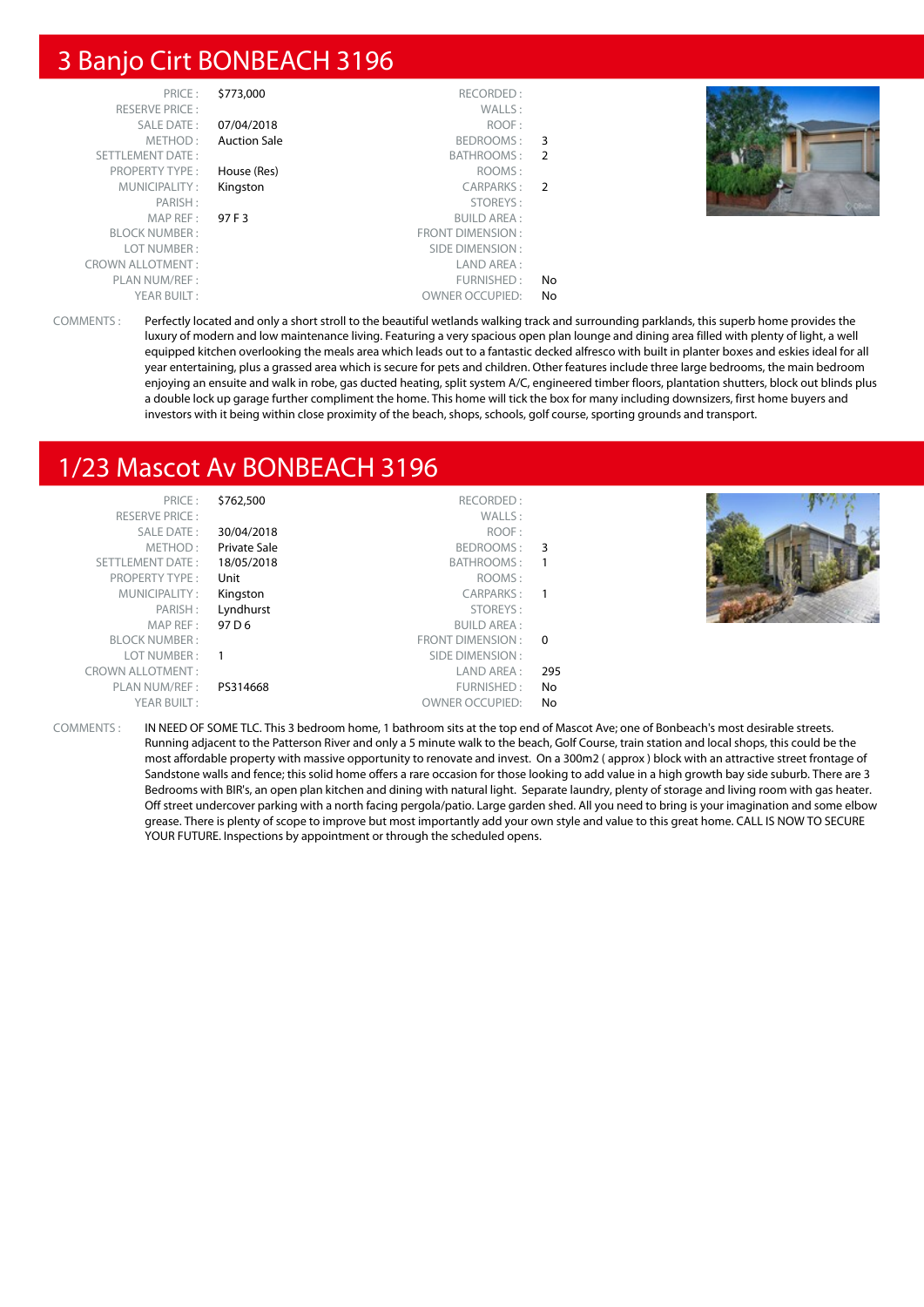#### 1/28 Cannes Av BONBEACH 3196

|              | RECORDED:              | \$755,000           | PRICE:                  |
|--------------|------------------------|---------------------|-------------------------|
| Weatherboard | WALLS:                 |                     | <b>RESERVE PRICE:</b>   |
|              | ROOF:                  | 05/05/2018          | SALE DATE:              |
|              | BEDROOMS: 3            | <b>Auction Sale</b> | METHOD:                 |
|              | BATHROOMS:             |                     | SETTLEMENT DATE:        |
|              | ROOMS:                 | House (Res)         | <b>PROPERTY TYPE:</b>   |
|              | CARPARKS: 2            | Kingston            | MUNICIPALITY:           |
|              | STOREYS:               |                     | PARISH:                 |
|              | <b>BUILD AREA:</b>     | 97 D 4              | MAPREF:                 |
|              | FRONT DIMENSION: 0     |                     | <b>BLOCK NUMBER:</b>    |
|              | SIDE DIMENSION :       |                     | LOT NUMBER:             |
| 414          | LAND AREA :            |                     | <b>CROWN ALLOTMENT:</b> |
| No.          | FURNISHED:             |                     | PLAN NUM/REF :          |
| No           | <b>OWNER OCCUPIED:</b> |                     | YEAR BUILT:             |

COMMENTS : Separate title, own street frontage and NO Owners Corporation. This 3 bedroom weatherboard home is positioned in the heart in the tightly held suburb of Bonbeach walking distance to beach. The home presents beautifully and will please its new owner. Features include: - 3 great size bedrooms, master bedroom with split system - L-shaped living and dining room with abundance of natural light and lovely front yard outlook - Large kitchen with 600ml gas cook top and oven - Hardwood floors throughout - Spacious family bathroom with shower and bath - Freshly painted throughout - Separate laundry - Ceiling fans throughout - Separate title, own street frontage, no Owners Corporation - Solar panels JFY jsi-2000tl 2kw grid connect inverter - On 414m2 of land (approx) Perfect for those looking to downsize to a quality location, first home buyers looking to add value and smaller families and investors looking for a high growth location. Call today to arrange your inspection or view at one of our scheduled opens.

#### 4 Milan Ct BONBEACH 3196

| PRICE:<br><b>RESERVE PRICE:</b><br>SALE DATE:<br>METHOD:<br>SETTLEMENT DATE:<br><b>PROPERTY TYPE:</b><br>MUNICIPALITY:<br>PARISH:<br>MAP REF :<br><b>BLOCK NUMBER:</b><br>LOT NUMBER:<br><b>CROWN ALLOTMENT:</b><br>PLAN NUM/REF:<br>YEAR BUILT: | \$746,000<br>24/03/2018<br><b>Auction Sale</b><br>24/05/2018<br>Townhouse (Res)<br>Kingston<br>Lyndhurst<br>97 D 5<br>PS529550 | RECORDED:<br>WALLS:<br>ROOF:<br>BEDROOMS: 2<br>BATHROOMS:<br>ROOMS:<br>CARPARKS:<br>STOREYS:<br><b>BUILD AREA:</b><br>FRONT DIMENSION:<br>SIDE DIMENSION :<br>LAND AREA :<br>FURNISHED:<br><b>OWNER OCCUPIED:</b> | Weatherboard<br>$\overline{\phantom{0}}$<br>$\blacksquare$<br>285<br>No<br>Yes |  |
|--------------------------------------------------------------------------------------------------------------------------------------------------------------------------------------------------------------------------------------------------|--------------------------------------------------------------------------------------------------------------------------------|-------------------------------------------------------------------------------------------------------------------------------------------------------------------------------------------------------------------|--------------------------------------------------------------------------------|--|
|--------------------------------------------------------------------------------------------------------------------------------------------------------------------------------------------------------------------------------------------------|--------------------------------------------------------------------------------------------------------------------------------|-------------------------------------------------------------------------------------------------------------------------------------------------------------------------------------------------------------------|--------------------------------------------------------------------------------|--|

COMMENTS :

## 2/10 Dyson Rd CARRUM 3197

| PRICE:                  | \$710,000     | RECORDED:               |                |  |
|-------------------------|---------------|-------------------------|----------------|--|
| <b>RESERVE PRICE:</b>   |               | WALLS:                  |                |  |
| SALE DATE:              | 17/04/2018    | ROOF:                   |                |  |
| METHOD:                 | Private Sale  | BEDROOMS:               | 2              |  |
| <b>SETTLEMENT DATE:</b> | 14/05/2018    | BATHROOMS:              |                |  |
| <b>PROPERTY TYPE:</b>   | Unit          | ROOMS:                  | $\overline{4}$ |  |
| MUNICIPALITY:           | Kingston      | CARPARKS:               | $\overline{2}$ |  |
| PARISH:                 | Lyndhurst     | STOREYS:                |                |  |
| MAP REF:                | 97 E 8        | <b>BUILD AREA:</b>      |                |  |
| <b>BLOCK NUMBER:</b>    |               | <b>FRONT DIMENSION:</b> |                |  |
| LOT NUMBER:             | $\mathcal{L}$ | SIDE DIMENSION:         |                |  |
| <b>CROWN ALLOTMENT:</b> |               | LAND AREA:              | 155            |  |
| PLAN NUM/REF :          | PS706245      | FURNISHED:              | No             |  |
| YEAR BUILT:             |               | <b>OWNER OCCUPIED:</b>  | Yes            |  |
|                         |               |                         |                |  |



COMMENTS : AS New, When only the best will do This stunning Lowe brothers built quality unit consist of - 2 beautiful bedrooms both with built in robes, block out blinds and top quality white shutters- Stunning bathroom with oversized shower and a separate toilet.- Kitchen with stone benches and top quality appliances- Open living area leading out to a beautiful alfresco low maintenance courtyard- Single garage with remote control door and off street parking for 2nd carWith ducted heating and split system its quality all the way A rare find in a great Location when only the best will do.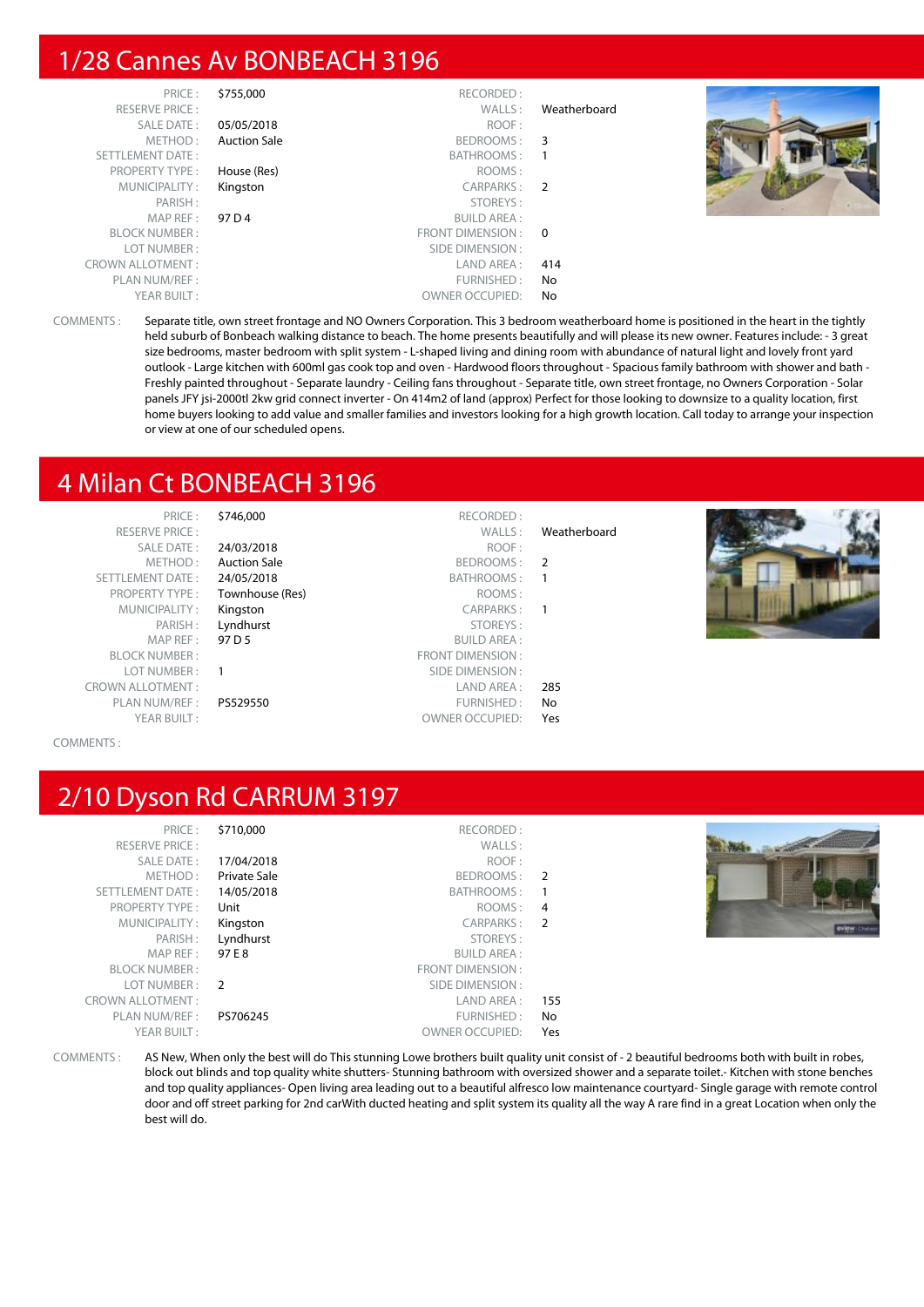#### 4/15 York St BONBEACH 3196

PRICE : \$696,500 RECORDED :<br>PRICE : WALLS : RESERVE PRICE : CROWN ALLOTMENT : LAND AREA : PLAN NUM/REF : FURNISHED : No PLAN NUM/REF : FURNISHED : No PLAN NUM/REF : COMMER OCCUPIED : No PLAN NUMER OCCUPIED : No PLAN NUMER OCCUPIED : No PLAN NUMER OCCUPIED : No PLAN NUMER OCCUPIED : No PLAN NUMER OCCUPIED : No P

SALE DATE : 24/03/2018 ROOF : METHOD: Auction Sale BEDROOMS: 2 SETTLEMENT DATE : BATHROOMS : 2 PROPERTY TYPE : Unit ROOMS : MUNICIPALITY : **Kingston** CARPARKS : 2 PARISH : STOREYS : MAP REF : **97 C 3** BUILD AREA :<br>BLOCK NUMBER · **ERONT DIMENSION** : ERONT DIMENSION :<br>Example of the contract of the contract of the contract of the contract of the contract of the contract of the<br>SIDE DIMENSION : SIDE DIMENSION : OWNER OCCUPIED: No

#### COMMENTS :

#### 1/523-525 Station St CARRUM 3197

|                | RECORDED:               | \$690,000          | PRICE:                  |
|----------------|-------------------------|--------------------|-------------------------|
|                | WALLS:                  |                    | <b>RESERVE PRICE:</b>   |
|                | ROOF:                   | 04/05/2018         | SALE DATE:              |
| 3              | BEDROOMS:               | Private Sale       | METHOD:                 |
| 2              | BATHROOMS:              |                    | <b>SETTLEMENT DATE:</b> |
| 4              | ROOMS:                  | Townhouse (Single) | <b>PROPERTY TYPE:</b>   |
| $\overline{2}$ | <b>CARPARKS:</b>        | Kingston           | MUNICIPALITY:           |
|                | STOREYS:                |                    | PARISH:                 |
|                | <b>BUILD AREA:</b>      | 97 D 8             | MAP REF:                |
|                | <b>FRONT DIMENSION:</b> |                    | <b>BLOCK NUMBER:</b>    |
|                | SIDE DIMENSION:         |                    | LOT NUMBER:             |
|                | LAND AREA:              |                    | <b>CROWN ALLOTMENT:</b> |
| No             | FURNISHED:              |                    | PLAN NUM/REF:           |
| No             | <b>OWNER OCCUPIED:</b>  |                    | YEAR BUILT:             |



COMMENTS : Perfectly positioned for everyday ease, this immaculate 3-bedroom townhouse provides the ideal base for busy commuters, professionals and young families seeking a carefree slice of beautiful beachside Carrum.Just moments to the foreshore, station and shops, the home features a light-filled ground floor living and dining zone plus smartly-appointed kitchen with quality stainless steel appliances and butler's pantry. This fabulous zone spills out to a private alfresco area embraced by manicured gardens, perfect for casual get-togethers with family and friends.Two queen-sized bedrooms can be found upstairs; peacefully situated away from the social hub of the home, they both boast built-in storage - the master with walk-in robe and ensuite - whilst the remaining bedroom is serviced by a bright family bathroom and separate WC. A third bedroom or study is conveniently located downstairs along with a powder room. Ducted heating and cooling, ceiling fans, double glazing throughout and oversized auto garage with provisions for laundry appliances conclude a pristine offering, which is also a leisurely stroll to Carrum Primary School and within easy reach of Patterson River Secondary College.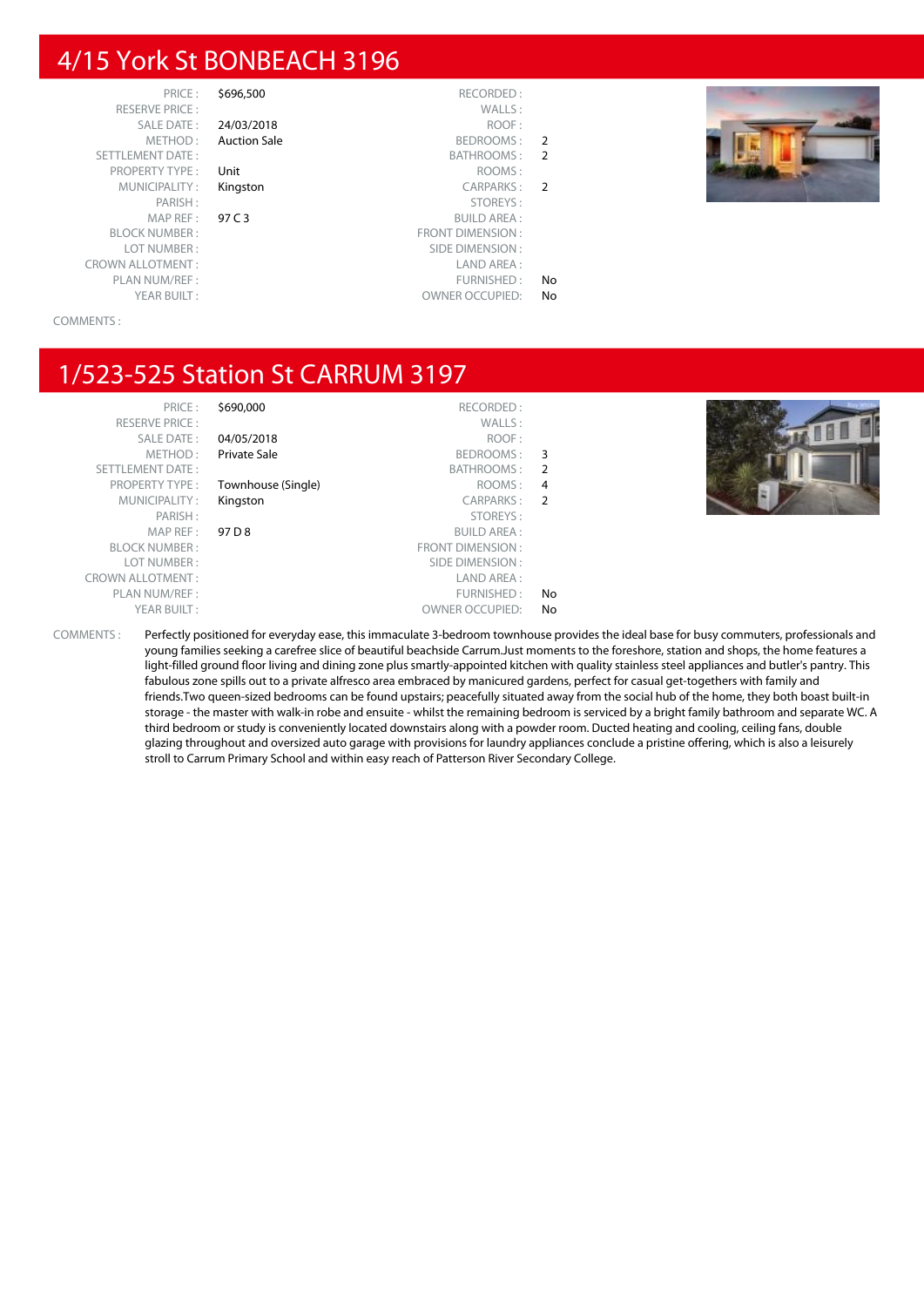#### 2/36 Melaleuca Dr CARRUM 3197



COMMENTS : - This architecturally designed 3 level luxury townhouse is only 2 years young, located in the Blue chip corridor between McLeod Road and Patterson River. You're walking distance to Carrum train Station, local schools and some of the finest beaches that the Peninsula has to offer. -Boasting open plan living on the first floor with a balcony for outdoor entertaining or just relaxing. - The modern kitchen is the heart of the home and has plenty of cupboard space with stone bench tops, stainless steel appliances and a dishwasher. - Third level you have the Master bedroom with WIR, Ensuite & balcony. Also on this level is the second bedroom with BIRs & balcony, a third bedroom with BIRs & the family bathroom. - Ground level has a double remote control garage, European laundry, storage under the staircase and low maintenance private court yard. OTHER FEATURES INCLUDE: - Privet Court Yard - 3 balconies of which 2 are north facing. - Third toilet/powder room on first floor. - Electric wall heating in every bedroom - Split system air conditioner - LED Lighting - Wide timber floor boards/ carpet - 2000 litre rain water tank - Central Heating This Home is close to Parklands, Sporting facilities, cafes, restaurants, Cove Hotel, popular primary and secondary school zoning is all part of the package. Meanwhile renowned Haileybury College and Cornish College are both close by too. Major supermarkets and a full shopping centre are only a few minutes' drive away up McLeod Road. Travel is just too easy as you will enjoy quick access to major freeways including Frankston Freeway, Peninsula Link and East Link.

## 51b Kalimna St CARRUM 3197

| PRICE:<br><b>RESERVE PRICE:</b> | \$650,000           | RECORDED:<br>WALLS:    |    |  |
|---------------------------------|---------------------|------------------------|----|--|
| SALE DATE:                      | 14/04/2018          | ROOF:                  |    |  |
| METHOD:                         | <b>Auction Sale</b> | BEDROOMS: 2            |    |  |
| <b>SETTLEMENT DATE:</b>         |                     | BATHROOMS:             |    |  |
| <b>PROPERTY TYPE:</b>           | Unit                | ROOMS:                 |    |  |
| MUNICIPALITY:                   | Kingston            | CARPARKS: 1            |    |  |
| PARISH:                         |                     | STOREYS:               |    |  |
| MAP REF:                        | 97 D 9              | <b>BUILD AREA:</b>     |    |  |
| <b>BLOCK NUMBER:</b>            |                     | FRONT DIMENSION:       |    |  |
| LOT NUMBER:                     |                     | SIDE DIMENSION :       |    |  |
| <b>CROWN ALLOTMENT:</b>         |                     | LAND AREA :            |    |  |
| PLAN NUM/REF:                   |                     | FURNISHED:             | No |  |
| YEAR BUILT:                     |                     | <b>OWNER OCCUPIED:</b> | No |  |

COMMENTS : Privately set behind a pretty, leafy garden and superbly located a short walk to one Melbourne's most stunning beaches, this light and airy single-level 2-bedroom freestanding residence offers a low-fuss lifestyle complete with own title and street frontage (enter via Eel Race Road). Comprising of a spacious stylish living space, immaculate central kitchen with ample cupboard space and adjoining meals area opening out onto a large paved alfresco courtyard perfect for relaxed outdoor entertaining. Enjoy an over-sized main bedroom with a wall of floor-ceiling mirrored built in robes and garden views, dual-access central bathroom with separate shower and bath, second decent-sized bedroom (BIR) and separate w/c. Featuring new carpet, wall heating, single lock-up garage plus off street parking. Well positioned to leave the car at home, enjoy the bus at your doorstep, 500m approx. to stunning Carrum beach, 700m approx. to Carrum Village and train, plus schools, reserves, Kananook Creek & Wetland trails within a short walk. Ideal for those seeking to downsize, start out or invest.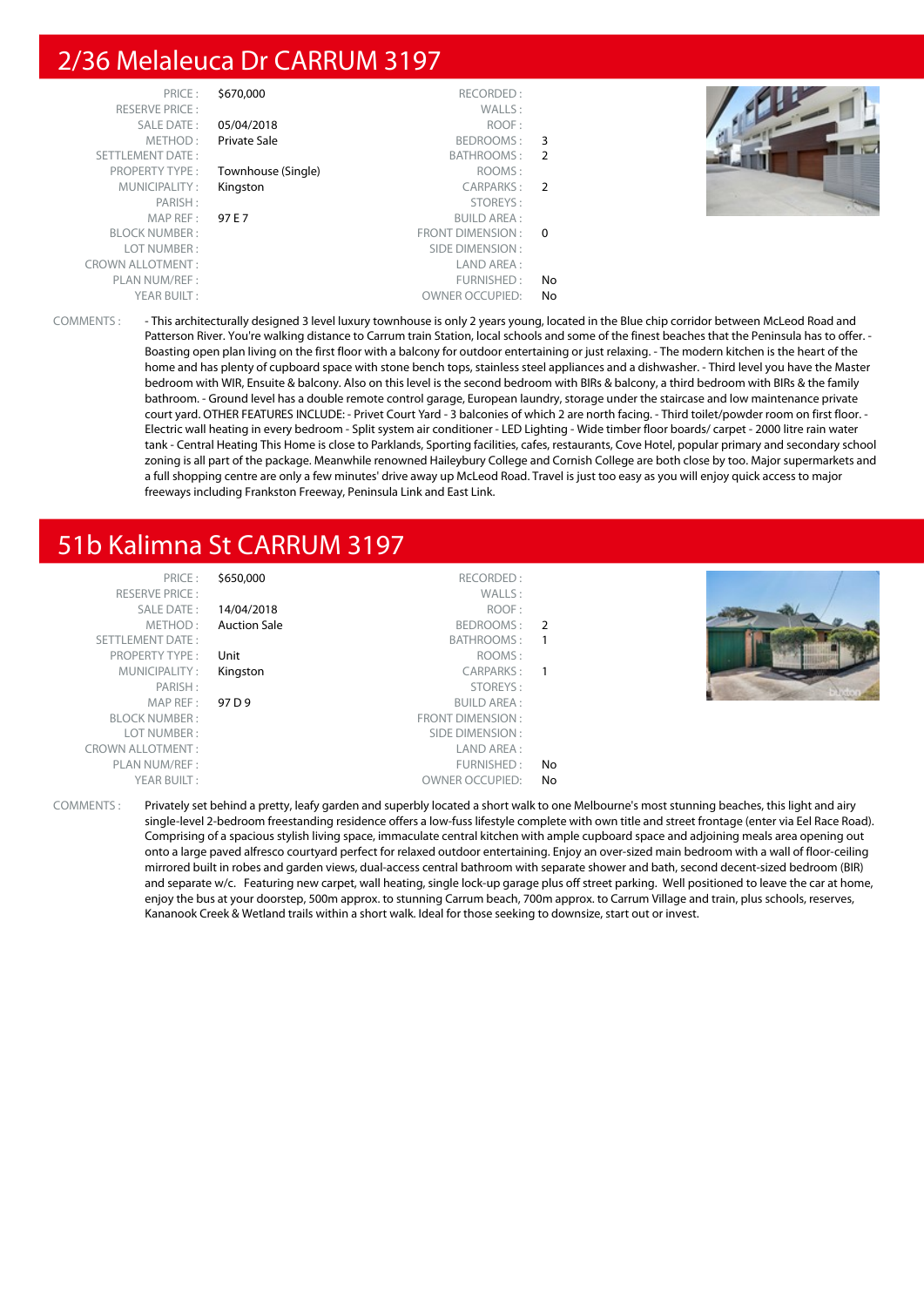#### 15 Parkside Blvd CARRUM 3197

| PRICE:<br><b>RESERVE PRICE:</b> | \$640,000    | RECORDED:<br>WALLS:    |    |  |
|---------------------------------|--------------|------------------------|----|--|
| SALE DATE:                      | 07/05/2018   | ROOF:                  |    |  |
| METHOD:                         | Private Sale | BEDROOMS: 3            |    |  |
| SETTLEMENT DATE:                |              | BATHROOMS:             |    |  |
| <b>PROPERTY TYPE:</b>           | Unit         | ROOMS: 4               |    |  |
| MUNICIPALITY:                   | Kingston     | CARPARKS: 2            |    |  |
| PARISH:                         |              | STOREYS:               |    |  |
| MAPREF:                         | 97 F 8       | <b>BUILD AREA:</b>     |    |  |
| <b>BLOCK NUMBER:</b>            |              | FRONT DIMENSION:       |    |  |
| LOT NUMBER:                     |              | SIDE DIMENSION :       |    |  |
| <b>CROWN ALLOTMENT:</b>         |              | LAND AREA :            |    |  |
| PLAN NUM/REF :                  |              | FURNISHED:             | No |  |
| YEAR BUILT:                     |              | <b>OWNER OCCUPIED:</b> | No |  |

COMMENTS : Located in a peaceful park-like setting with plenty of grassland and leafy green vistas, this well maintained three bedroom villa not only offers peace, privacy and tranquility, but also the perfect opportunity for first home buyers, downsizers or investors in an ideal location.Upon entry, the light filled spaces and practical floor plan become evident as you are greeted in one direction by the family living area, complete with neutral colour palette and new split system and in the other; a neat, open plan kitchen with stainless steel appliances including a dishwasher and plenty of bench and storage space, adjacent the practical tiled meals area complimented by large glass sliding doors which provide access to the huge undercover alfresco area complete with cafe blinds for year round entertaining.The generous master suite includes a walk-in-robe and is conveniently located with direct access to the family bathroom featuring both a shower and separate bath, which is also easily accessed by the remaining two bedrooms. These bedrooms both offer peaceful garden views and have ceiling fans for comfort.Surrounded by low maintenance front and rear gardens, the home offers a secure and private parklike lifestyle. With the potential to just move straight in or add further value in the future, this is the perfect home in a prized location with an array of additional features including a double lock-up garage as well as additional off-street parking, heating and cooling, fresh paint, carpet and blinds and a separate toilet and laundry.Take full advantage of this outstanding locale with Roy Dore Reserve at the end of the street and enjoy being just a short stroll to the beautiful Carrum Beach, local schools, shops and cafes as well as all public transport links including Carrum station, local bus stops and the scenic Patterson River within easy access.

## 51 Valetta St CARRUM 3197

|     | RECORDED:               | \$630,000   | PRICE:                  |
|-----|-------------------------|-------------|-------------------------|
|     | WALLS:                  |             | <b>RESERVE PRICE:</b>   |
|     | ROOF:                   | 08/03/2018  | <b>SALE DATE:</b>       |
| 3   | BEDROOMS:               | Sale        | METHOD:                 |
|     | BATHROOMS:              | 09/05/2018  | <b>SETTLEMENT DATE:</b> |
|     | ROOMS:                  | House (Res) | <b>PROPERTY TYPE:</b>   |
|     | <b>CARPARKS:</b>        | Kingston    | MUNICIPALITY:           |
|     | STOREYS:                | Lyndhurst   | PARISH:                 |
|     | <b>BUILD AREA:</b>      | 97 D 8      | MAP REF:                |
|     | <b>FRONT DIMENSION:</b> |             | <b>BLOCK NUMBER:</b>    |
|     | SIDE DIMENSION:         | 18          | LOT NUMBER:             |
| 588 | LAND AREA:              |             | <b>CROWN ALLOTMENT:</b> |
|     | FURNISHED:              | LP013337    | PLAN NUM/REF:           |
| Yes | <b>OWNER OCCUPIED:</b>  |             | YEAR BUILT:             |
|     |                         |             |                         |

COMMENTS :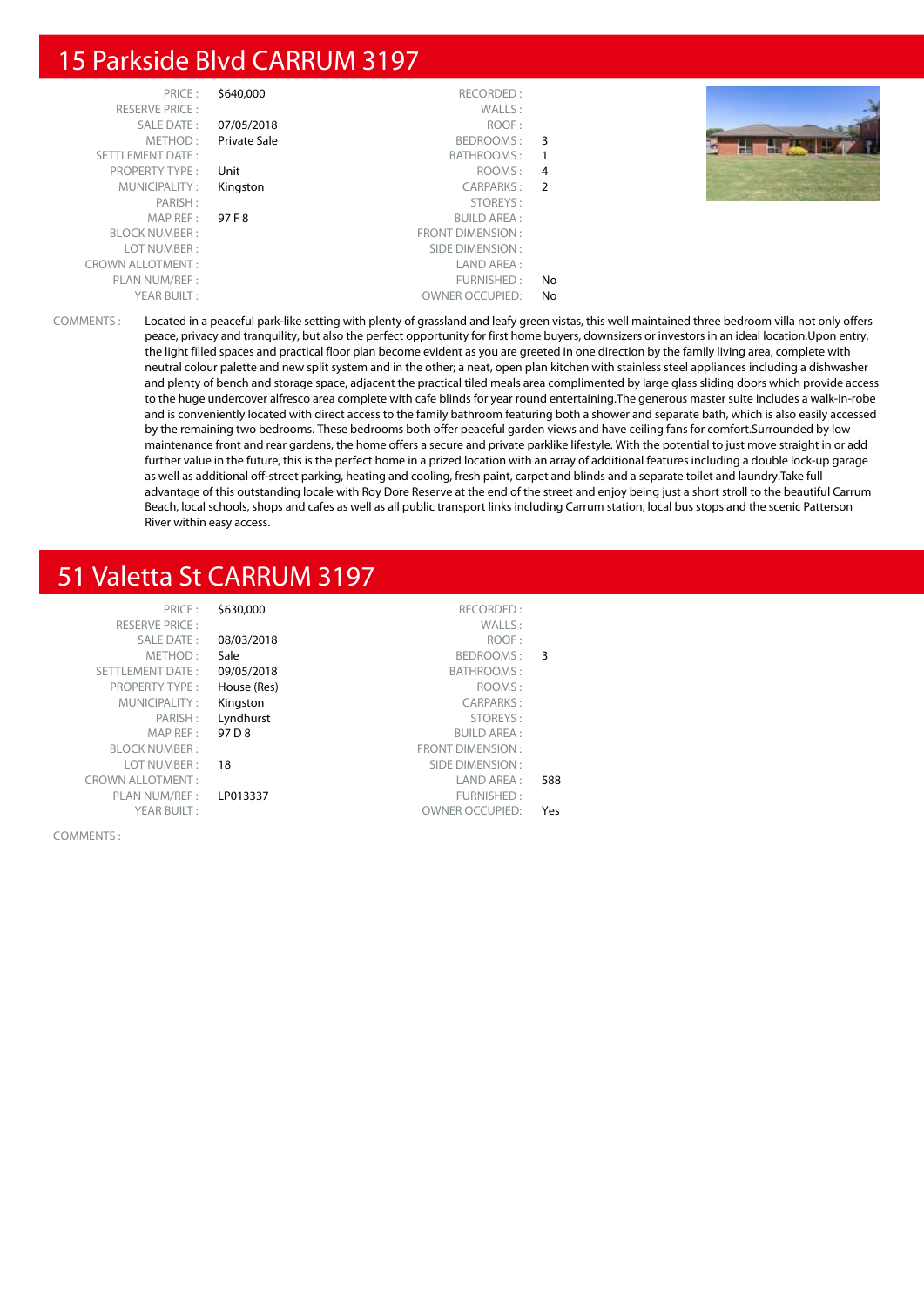#### 7/38-40 Broadway BONBEACH 3196

| PRICE:                  | \$624,000           | RECORDED:              |                | $\bullet$ |
|-------------------------|---------------------|------------------------|----------------|-----------|
| <b>RESERVE PRICE:</b>   |                     | WALLS:                 |                |           |
| <b>SALE DATE:</b>       | 24/03/2018          | ROOF:                  |                |           |
| METHOD:                 | <b>Auction Sale</b> | BEDROOMS:              | - 3            |           |
| <b>SETTLEMENT DATE:</b> |                     | BATHROOMS:             |                |           |
| <b>PROPERTY TYPE:</b>   | Unit                | ROOMS:                 | $\overline{4}$ |           |
| MUNICIPALITY:           | Kingston            | CARPARKS:              |                |           |
| PARISH:                 |                     | STOREYS:               |                |           |
| MAP REF :               | 97 D 3              | <b>BUILD AREA:</b>     |                |           |
| <b>BLOCK NUMBER:</b>    |                     | FRONT DIMENSION :      |                |           |
| LOT NUMBER:             |                     | SIDE DIMENSION :       |                |           |
| <b>CROWN ALLOTMENT:</b> |                     | LAND AREA :            |                |           |
| PLAN NUM/REF:           |                     | FURNISHED:             | No             |           |
| YEAR BUILT:             |                     | <b>OWNER OCCUPIED:</b> | No.            |           |

COMMENTS : This superbly renovated unit has been finished to the highest of standards, with absolutely every want and need catered for.Perfect for its beachside locale, this luxury abode features a magnificent grey gum entertainment deck surrounded by privacy screens and also includes a contemporary vertical garden as well as clever landscaping to futureproof the yard for ongoing tranquillity. Featuring a practical open plan design, the lounge and kitchen blend seamlessly with this outdoor space and access is provided via full glass French doors which also bathe the living zone in an abundance of natural light throughout the year.The galley style kitchen features beautiful stone benchtops, white cabinetry, stainless steel appliances including dishwasher, modern feature tiled splashback and a striking black sink. The euro laundry is also cleverly tucked away to ensure maximum use of space.All three bedrooms are spacious and light-filled sanctuaries, with lush and new carpet underfoot as well as quality window furnishings to add to the luxury feel. Also included are the fitted built-in-robes which provide ample storage. Centrally located and allowing easy access from the bedrooms is the modern bathroom with toilet, double vanity, frameless walk-in shower and a stunning wall hung timber vanity with statement tiling, to add a real 'wow' factor.Walking distance to the beach, train, shops and cafes, this ultra-modern home also comes complete with an undercover parking space on title and split system heating and cooling, to be the ideal first home, investment or downsizer opportunity in a very popular location.

#### 1 Alison Ct CARRUM 3197

| PRICE:<br><b>RESERVE PRICE:</b> | \$614,500           | RECORDED:<br>WALLS:    |                          |  |
|---------------------------------|---------------------|------------------------|--------------------------|--|
| <b>SALE DATE:</b>               | 02/05/2018          | ROOF:                  |                          |  |
| METHOD:                         | <b>Private Sale</b> | BEDROOMS:              | $\overline{\phantom{0}}$ |  |
| <b>SETTLEMENT DATE:</b>         |                     | BATHROOMS:             |                          |  |
| <b>PROPERTY TYPE:</b>           | Unit                | ROOMS:                 |                          |  |
| MUNICIPALITY:                   | Kingston            | CARPARKS:              |                          |  |
| PARISH:                         |                     | STOREYS:               |                          |  |
| MAP REF :                       | 97 E 8              | <b>BUILD AREA:</b>     |                          |  |
| <b>BLOCK NUMBER:</b>            |                     | FRONT DIMENSION:       |                          |  |
| LOT NUMBER:                     |                     | SIDE DIMENSION :       |                          |  |
| <b>CROWN ALLOTMENT:</b>         |                     | LAND AREA:             |                          |  |
| PLAN NUM/REF:                   |                     | FURNISHED:             | No                       |  |
| YEAR BUILT:                     |                     | <b>OWNER OCCUPIED:</b> | No                       |  |

COMMENTS : Beautifully renovated throughout, this gorgeous 2-bedroom single-level residence offers an easy lock and leave lifestyle within walking distance to Carrum Village, train station and the beach. Bursting with contemporary design and classic style enjoy the open-plan living space, brand new sun-filled gourmet/stone kitchen with breakfast bench, clever storage, quality stainless steel appliances and integrated dishwasher plus adjoining dining area opening out onto an over-sized low maintenance garden complete with large undercover pergola. The main bedroom comes complete with walk in robe, second bedroom with built in robe; both serviced by a luxurious modern bathroom with floating vanity, frameless shower, quality fixtures and chic designer tiles. Includes reverse cycle heating/cooling, new blinds, separate w/c, luxe laundry, single lock up garage plus additional off street parking. Well positioned in a leafy pocket walk to the bus, Roy Dore and Riviera Reserves, Kananook Creek and river trails, Carrum Primary School, Patterson River Secondary College and the beach. Easy access to M3/M11 Freeways.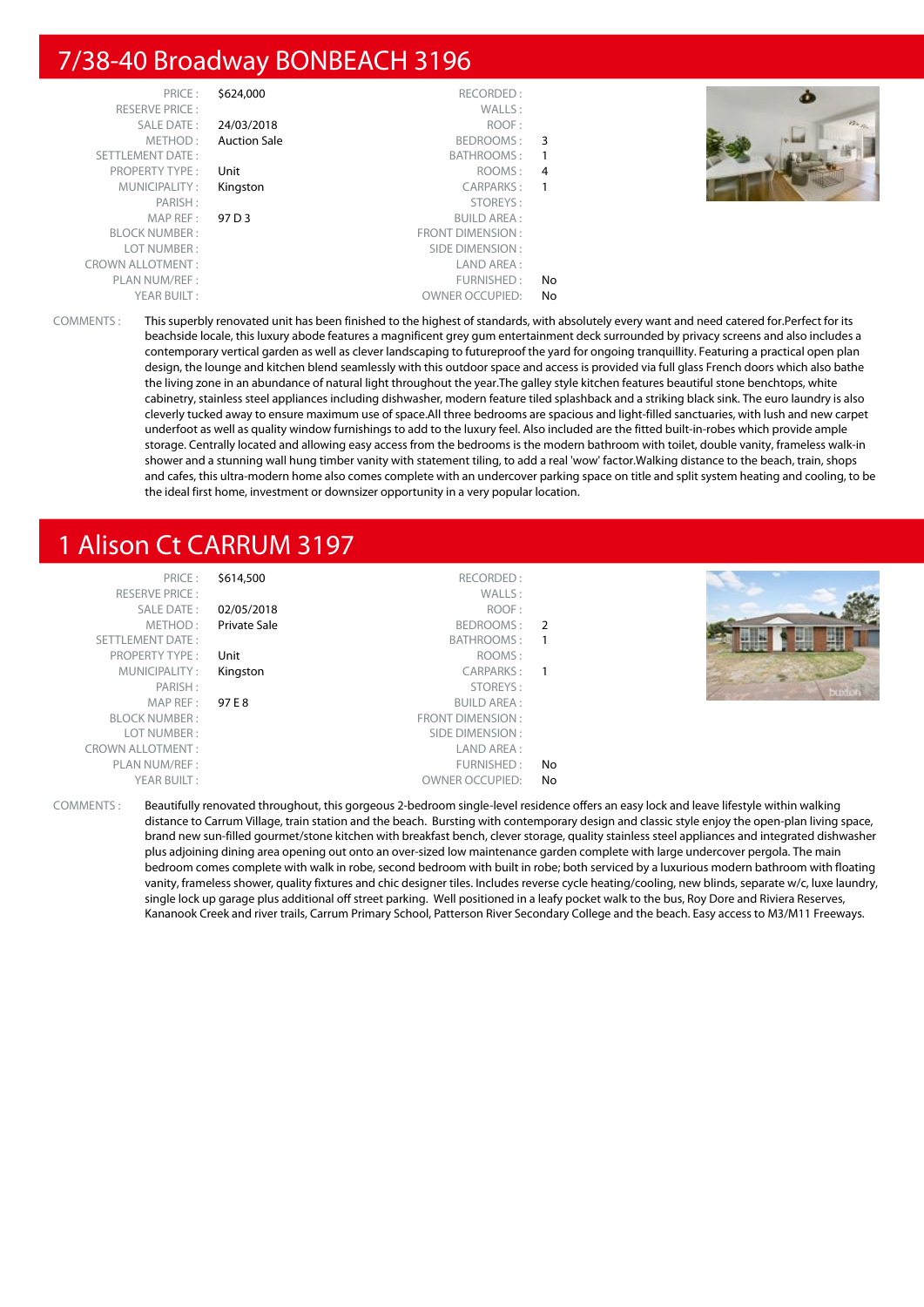#### 1/54 Church Rd CARRUM 3197

| PRICE:                  | \$601,000           | RECORDED:               |              |
|-------------------------|---------------------|-------------------------|--------------|
| <b>RESERVE PRICE:</b>   |                     | WALLS:                  | <b>Brick</b> |
| <b>SALE DATE:</b>       | 12/05/2018          | ROOF:                   |              |
| METHOD:                 | <b>Auction Sale</b> | BEDROOMS:               | 2            |
| <b>SETTLEMENT DATE:</b> |                     | BATHROOMS:              | 1            |
| <b>PROPERTY TYPE:</b>   | Unit                | ROOMS:                  | 3            |
| MUNICIPALITY:           | Kingston            | <b>CARPARKS:</b>        | 1            |
| PARISH:                 |                     | STOREYS:                |              |
| MAP REF:                | 97 E 9              | <b>BUILD AREA:</b>      |              |
| <b>BLOCK NUMBER:</b>    |                     | <b>FRONT DIMENSION:</b> |              |
| LOT NUMBER:             |                     | SIDE DIMENSION:         |              |
| <b>CROWN ALLOTMENT:</b> |                     | LAND AREA:              |              |
| PLAN NUM/REF:           |                     | FURNISHED:              | No           |
| YEAR BUILT:             |                     | <b>OWNER OCCUPIED:</b>  | No           |



COMMENTS : Take advantage of this modern side-by-side single level townhouse within easy reach of shops, cafes, schools, public transport as well as the beautiful Carrum beach and enjoy a leisure filled beachside lifestyle with the Patterson River, water sports and walking tracks also just moments away.With its own street frontage and no owner's corporation, this impeccably maintained and spacious home features a warm and inviting open plan living and meals area with superb vaulted ceilings, flooding the home with natural light. This zone also incorporates the well equipped kitchen with modern stainless steel appliances including a dishwasher, all opening effortlessly out onto a low maintenance and tranquil rear courtyard, perfect for escaping for peace and relaxation or entertaining family and friends.Both bedrooms are double sized and benefit from built in storage as well as ceiling fans for added comfort; the master cleverly providing direct access to the generous family bathroom with separate bath and shower whilst a large split system unit and ducted heating provide the home with year-round comfort.Wrapping up this neat and well presented package is the bonus of a single lock up garage, additional off street parking, a separate laundry and toilet. In a coveted position with the convenience of both Carrum and Patterson Lakes at your doorstep and within easy access to Nepean Highway, Eastlink and Peninsula Link Freeways, this is a wonderful opportunity for first home buyers, investors and downsizers seeking a low maintenance lifestyle in this vibrant seaside suburb.

## 1/406-407 Station St BONBEACH 3196

| PRICE:<br><b>RESERVE PRICE:</b><br><b>SALE DATE:</b><br>METHOD:<br>SETTLEMENT DATE:<br>PROPERTY TYPE:<br>MUNICIPALITY:<br>PARISH:<br>MAPREF:<br><b>BLOCK NUMBER:</b><br>LOT NUMBER:<br><b>CROWN ALLOTMENT:</b><br>PLAN NUM/REF: | \$585,000<br>16/04/2018<br><b>Private Sale</b><br>Unit<br>Kingston<br>97 C 4 | RECORDED:<br>WALLS:<br>ROOF:<br>BEDROOMS: 2<br>BATHROOMS:<br>ROOMS:<br>CARPARKS:<br>STOREYS:<br><b>BUILD AREA:</b><br>FRONT DIMENSION : 0<br>SIDE DIMENSION:<br>LAND AREA:<br>FURNISHED: | No |  |
|---------------------------------------------------------------------------------------------------------------------------------------------------------------------------------------------------------------------------------|------------------------------------------------------------------------------|------------------------------------------------------------------------------------------------------------------------------------------------------------------------------------------|----|--|
| YEAR BUILT:                                                                                                                                                                                                                     |                                                                              | <b>OWNER OCCUPIED:</b>                                                                                                                                                                   | No |  |

COMMENTS : Move in, relax, there is nothing more to do - it's all been done. Welcome to this lovely 2 bedroom unit located walking distance to everything you will ever need! Features of this stunning home include: - Open plan living room with courtyard access and reverse cycle heating and cooling - Modern kitchen offers double fridge cavity - plumbed, island bench with breakfast bar, dishwasher, gas cook top, electric oven and stone bench tops - 2 large bedrooms both with built in robes and double roller blinds - Light and bright bathroom with floor to ceiling tiles, bath and on trend black tap wear - Private outdoor entertaining space - Single lock up garage - Front unit on the block -Body corporate has approved for the front land to be fenced off and for the home to be rendered Suitable for those looking for their first home, investors who want a high growth bay side suburb or those looking to downsize, this home is perfect. Walk to Bonbeach Station, the beach or across the road for a coffee, you will not get better than this in this price range. Available to purchase by private sale, call or email today for your copy of the section 32.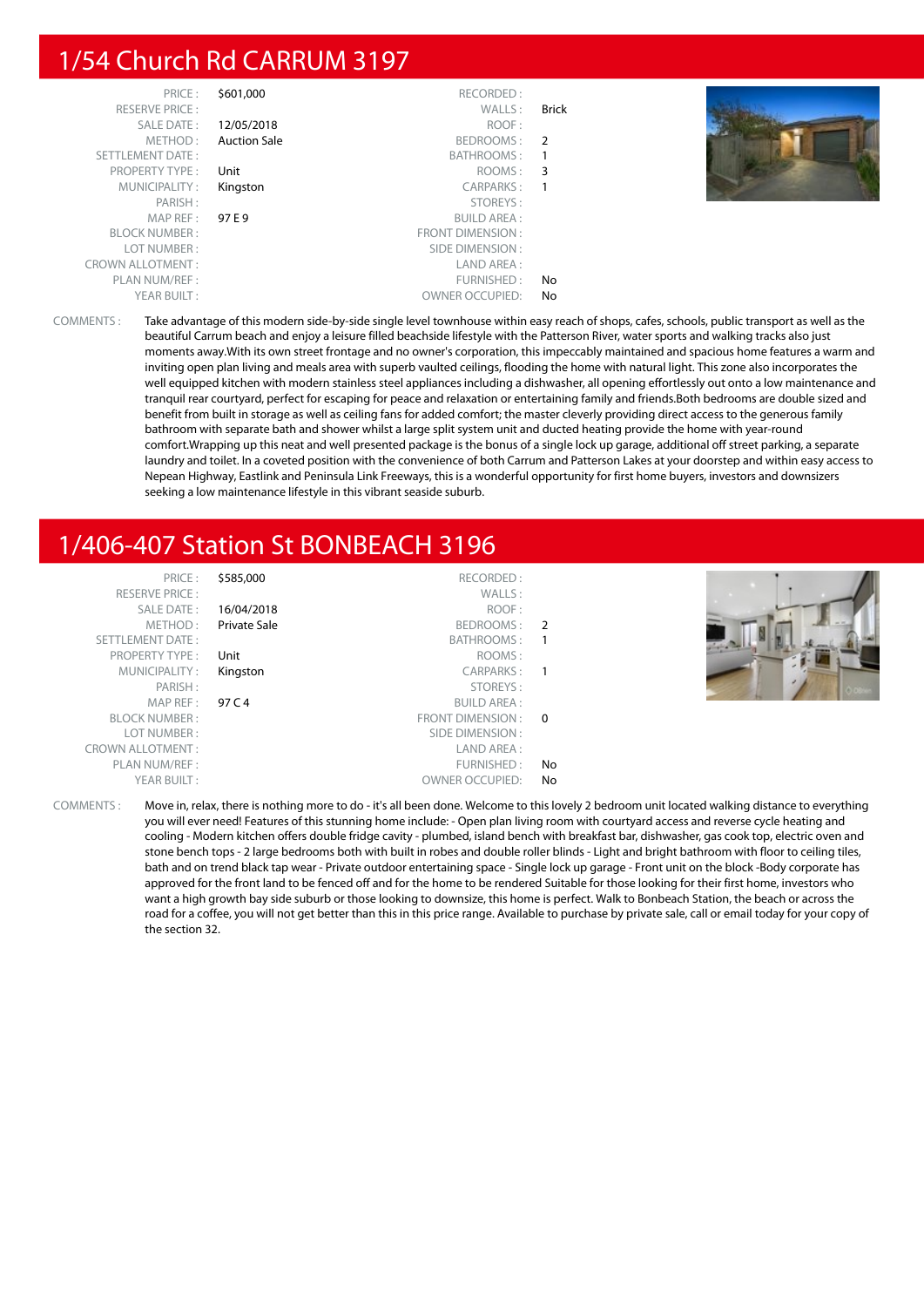## 7/9-11 York St BONBEACH 3196

| PRICE:                  | \$530,000    | RECORDED:               |     |
|-------------------------|--------------|-------------------------|-----|
| <b>RESERVE PRICE:</b>   |              | WALLS:                  |     |
| SALE DATE:              | 25/05/2018   | ROOF:                   |     |
| METHOD:                 | Private Sale | BEDROOMS:               | 2   |
| SETTLEMENT DATE:        |              | <b>BATHROOMS:</b>       |     |
| <b>PROPERTY TYPE:</b>   | Unit         | ROOMS:                  | 3   |
| MUNICIPALITY:           | Kingston     | CARPARKS:               |     |
| PARISH:                 |              | STOREYS:                |     |
| MAP REF:                | 97 C 3       | <b>BUILD AREA:</b>      |     |
| <b>BLOCK NUMBER:</b>    |              | <b>FRONT DIMENSION:</b> |     |
| LOT NUMBER :            |              | SIDE DIMENSION:         |     |
| <b>CROWN ALLOTMENT:</b> |              | LAND AREA:              |     |
| PLAN NUM/REF:           |              | FURNISHED:              | No  |
| YEAR BUILT:             |              | <b>OWNER OCCUPIED:</b>  | No. |



COMMENTS : Representing the perfect low maintenance start, a fabulous investment or an ideal downsizing opportunity, this beautifully maintained two bedroom villa offers a spacious floor plan for easy care lifestyle living, superbly positioned only moments walk to stunning Chelsea beach, the station, shops and cafes.You are welcomed by a roomy light filled lounge room opening to a comfortable kitchen with ample cupboard space. There are two double bedrooms which are serviced by a modernized bathroom with a separate laundry and toilet. Outside is a most generous and private backyard.Further enhanced by gas heating, split system cooling and an oversized single remote garage.

#### 1/40a Broadway BONBEACH 3196

| PRICE:                  | \$490,000                 | RECORDED:               |    |
|-------------------------|---------------------------|-------------------------|----|
| <b>RESERVE PRICE:</b>   |                           | WALLS:                  |    |
| SALE DATE:              | 21/03/2018                | ROOF:                   |    |
| METHOD:                 | Sale                      | BEDROOMS:               |    |
| <b>SETTLEMENT DATE:</b> | 23/04/2018                | BATHROOMS:              |    |
| <b>PROPERTY TYPE:</b>   | Flat/Unit/Apartment (Res) | ROOMS:                  |    |
| MUNICIPALITY:           | Kingston                  | <b>CARPARKS:</b>        |    |
| PARISH:                 | Lyndhurst                 | STOREYS:                |    |
| MAP REF:                | 97 D 3                    | <b>BUILD AREA:</b>      |    |
| <b>BLOCK NUMBER:</b>    |                           | <b>FRONT DIMENSION:</b> |    |
| LOT NUMBER:             |                           | SIDE DIMENSION:         |    |
| <b>CROWN ALLOTMENT:</b> |                           | LAND AREA:              |    |
| PLAN NUM/REF:           | RP011697                  | FURNISHED:              |    |
| YEAR BUILT:             |                           | <b>OWNER OCCUPIED:</b>  | No |
|                         |                           |                         |    |



COMMENTS :

## 2/21 Eel Race Rd CARRUM 3197

| PRICE:<br><b>RESERVE PRICE:</b> | \$435,000           | RECORDED:<br>WALLS: |    |               |
|---------------------------------|---------------------|---------------------|----|---------------|
| SALE DATE:                      | 17/03/2018          | ROOF:               |    |               |
| METHOD:                         | <b>Auction Sale</b> | BEDROOMS: 2         |    |               |
| SETTLEMENT DATE:                |                     | BATHROOMS: 1        |    |               |
| <b>PROPERTY TYPE:</b>           | Unit                | ROOMS:              |    |               |
| MUNICIPALITY:                   | Kingston            | CARPARKS: 1         |    |               |
| PARISH:                         |                     | STOREYS:            |    | <b>Duxton</b> |
| MAPREF:                         | 97 E 9              | <b>BUILD AREA:</b>  |    |               |
| <b>BLOCK NUMBER:</b>            |                     | FRONT DIMENSION :   |    |               |
| LOT NUMBER:                     |                     | SIDE DIMENSION :    |    |               |
| <b>CROWN ALLOTMENT:</b>         |                     | LAND AREA :         |    |               |
| PLAN NUM/REF :                  |                     | FURNISHED:          | No |               |
| YFAR BUILT:                     |                     | OWNER OCCUPIED:     | Nο |               |

COMMENTS : Quietly positioned opposite Kananook Creek in a boutique block of five, this solid single-level unit offers a fantastic first step or investment opportunity located within a short walk to the white sands of pristine Carrum and Seaford beaches. Comprising of an updated kitchen complete with breakfast bench and stainless steel appliances, adjoining open-plan living/dining, two good-sized bedrooms (BIRs), immaculate bathroom, separate laundry plus overly generous private courtyard. Featuring split system air-con, wall heater plus single car carport. Well positioned within an easy walk to Carrum Village cafes and shops, train, Carrum Primary School, Patterson River Secondary College, Riviera Reserve plus easy City & Peninsula access via M3/M11 Freeways.